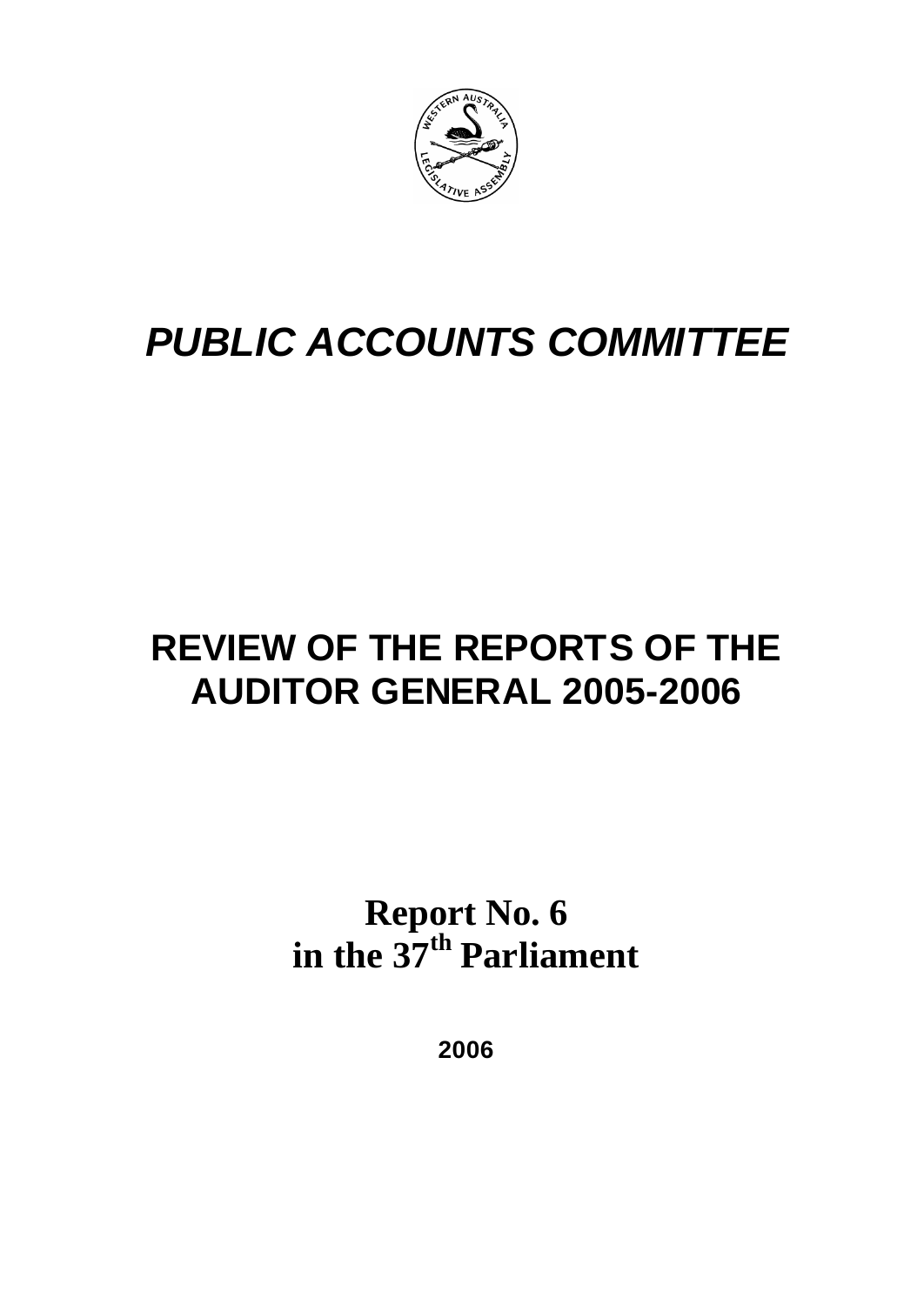#### **Published by the Legislative Assembly, Parliament of Western Australia, Perth**, **November 2006.**

Printed by the Government Printer, State Law Publisher, Western Australia.



Public Accounts Committee

Review of the Reports of the Auditor General 2005-2006

ISBN: 1 920830 94 4

(Series: Western Australia. Parliament. Legislative Assembly. Committees. Public Accounts Committee. Report 6)

328.365

Telephone: (08) 9321 7688<br>Facsimile: (08) 9321 7536

Copies available from: State Law Publisher 10 William Street PERTH WA 6000

(08) 9321 7536 Email: sales @dpc.wa.gov.au Copies available on-line: www.parliament.wa.gov.au

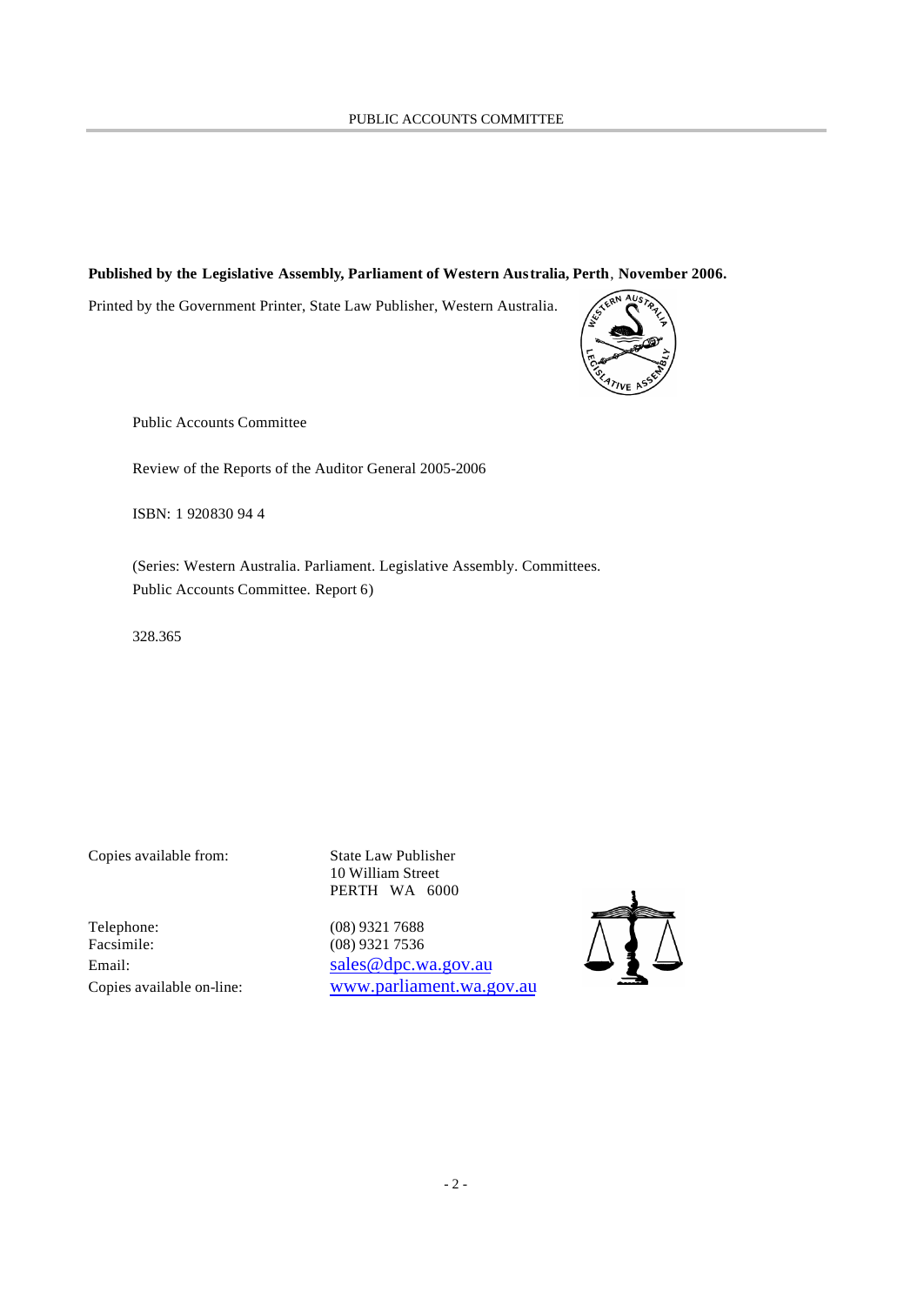# *PUBLIC ACCOUNTS COMMITTEE*

# **REVIEW OF THE REPORTS OF THE AUDITOR GENERAL 2005-2006**

# **Report No. 6**

Presented by: **Mr J.R. Quigley, MLA** Laid on the Table of the Legislative Assembly on 30 November 2006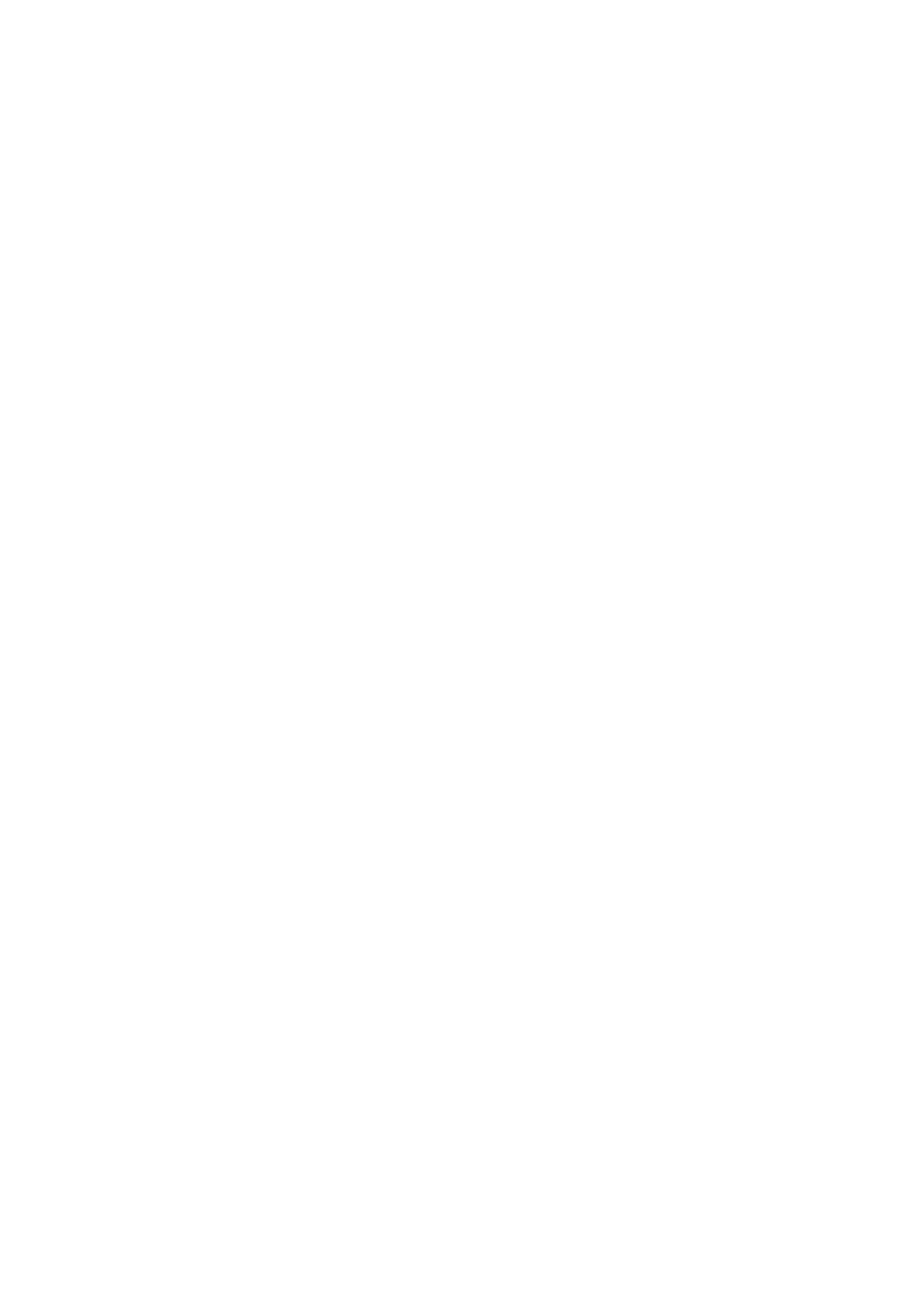# **COMMITTEE MEMBERS**

**Chairman** Mr J.R. Quigley, MLA Member for Mindarie

**Deputy Chairman** Dr S.C. Thomas, MLA Member for Capel

**Members** Mr D.T. Redman, MLA Member for Stirling

> Mr P.B. Watson, MLA Member for Albany

Mr B.S Wyatt, MLA Member for Victoria Park

# **COMMITTEE STAFF**

**Principal Research Officer** Ms Liz Kerr

**Research Officer** Ms Nicole Burgess

# **COMMITTEE ADDRESS**

Public Accounts Committee

Legislative Assembly Tel: (08) 9222 7494 Parliament House Fax: (08) 9222 7804 Harvest Terrace Email: lapac@parliament.wa.gov.au PERTH WA 6000 **Website:** www.parliament.wa.gov.au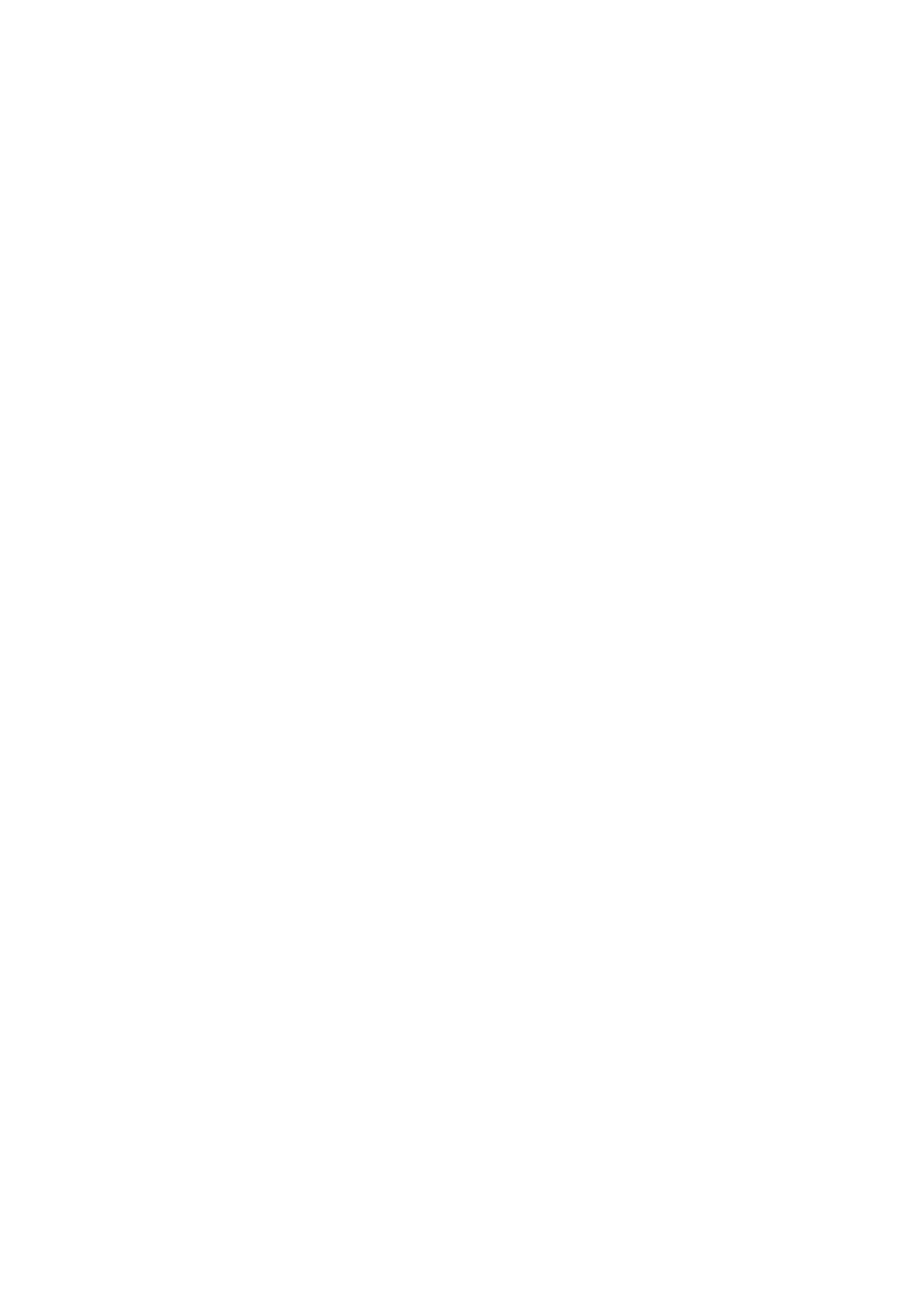# **TABLE OF CONTENTS**

|     | <b>CHAPTER 1</b> |                                                                            |  |  |  |
|-----|------------------|----------------------------------------------------------------------------|--|--|--|
|     | 1.1              |                                                                            |  |  |  |
|     | $1.2^{\circ}$    |                                                                            |  |  |  |
|     | 1.3              |                                                                            |  |  |  |
|     |                  | (a)                                                                        |  |  |  |
|     |                  | (b)                                                                        |  |  |  |
|     |                  | (c)                                                                        |  |  |  |
|     | <b>CHAPTER 2</b> | REVIEW OF THE REPORTS OF THE AUDITOR GENERAL AND                           |  |  |  |
|     |                  |                                                                            |  |  |  |
|     | 2.1              | PUBLIC SECTOR PERFORMANCE REPORT - REPORT NO 1, 4 MAY 20055                |  |  |  |
|     |                  | (a)                                                                        |  |  |  |
|     |                  | (b)                                                                        |  |  |  |
|     |                  | (c)                                                                        |  |  |  |
|     | 2.2              | IMPLEMENTING AND MANAGING COMMUNITY BASED SENTENCES -                      |  |  |  |
|     |                  |                                                                            |  |  |  |
|     | 2.3              | REGULATION OF HEAVY VEHICLES - REPORT NO 4, 29 JUNE 2005  12               |  |  |  |
|     | 2.4              | ADMINISTRATION OF PROTECTION OF OLD GROWTH FOREST POLICY                   |  |  |  |
|     |                  |                                                                            |  |  |  |
|     | 2.5              | CONTRACT MANAGEMENT OF THE CITY RAIL PROJECT - REPORT NO 7,                |  |  |  |
|     |                  |                                                                            |  |  |  |
|     | 2.6              | EARLY DIAGNOSIS: MANAGEMENT OF THE HEALTH REFORM PROGRAM                   |  |  |  |
|     |                  |                                                                            |  |  |  |
|     | <b>CHAPTER 3</b> |                                                                            |  |  |  |
|     | 3.1              |                                                                            |  |  |  |
|     | 3.2              | SECOND PUBLIC SECTOR PERFORMANCE REPORT - REPORT NO 8, 19                  |  |  |  |
|     |                  |                                                                            |  |  |  |
|     |                  | Production, Transport and Disposal of Controlled Waste21<br>(a)            |  |  |  |
|     |                  | (b)                                                                        |  |  |  |
|     |                  | The Personnel and Payroll Processing Function at the Department of<br>(c)  |  |  |  |
|     |                  |                                                                            |  |  |  |
|     |                  | Follow-up Performance Examination on 2001 Report Life Matters:<br>(d)      |  |  |  |
|     |                  | Management of Deliberate Self-Harm in Young People22                       |  |  |  |
|     | 3.3              | THIRD PUBLIC SECTOR PERFORMANCE REPORT - REPORT NO 9, 16                   |  |  |  |
|     |                  |                                                                            |  |  |  |
|     |                  | Unauthorised Driving - Unlicensed Drivers and Unregistered Vehicles<br>(a) |  |  |  |
|     |                  |                                                                            |  |  |  |
|     |                  | (b)                                                                        |  |  |  |
|     |                  | Follow-up Performance Examination on the 2002 Report Level<br>(c)          |  |  |  |
|     |                  | Pegging: Managing Mineral Titles in Western Australia Report25             |  |  |  |
|     | 3.4              | THIRD MAKING THE GRADE? FINANCIAL MANAGEMENT OF SCHOOLS -                  |  |  |  |
| 3.5 |                  |                                                                            |  |  |  |
|     |                  | PROGRESS WITH IMPLEM ENTING THE RESPONSE TO THE GORDON                     |  |  |  |
|     |                  |                                                                            |  |  |  |
|     | 3.6              | MANAGEMENT OF THE TRELIS PROJECT - REPORT NO 1, 12 APRIL 2006 27           |  |  |  |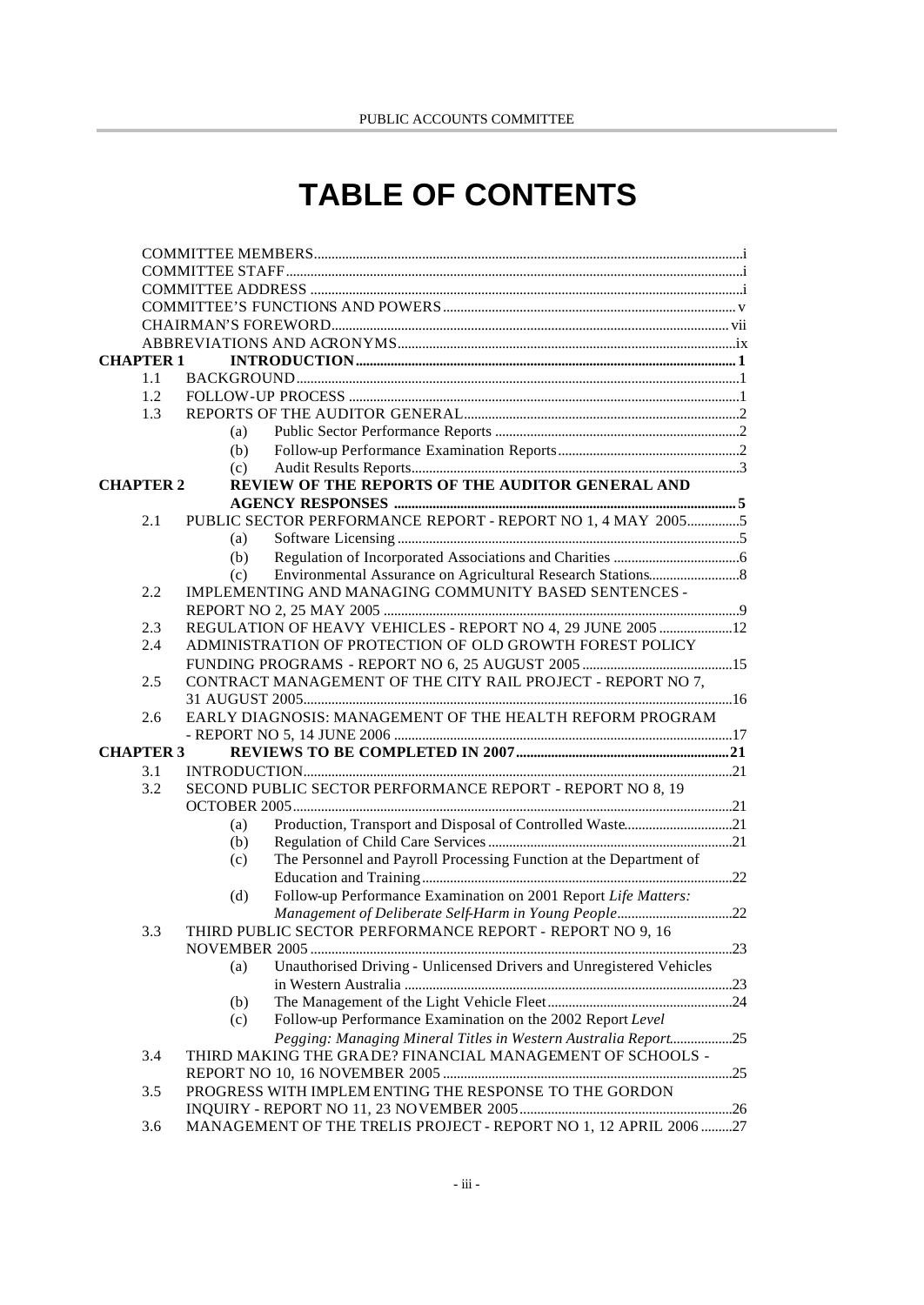| 3.7 | PUBLIC SECTOR PERFORMANCE REPORT 2006-REPORT NO 3, 17 MAY                   |     |  |
|-----|-----------------------------------------------------------------------------|-----|--|
|     | 2006 28                                                                     |     |  |
|     | Management of the Waterwise Rebate Program - Water Cycle Project28<br>(a)   |     |  |
|     | Regulation of animal feedstuffs, hormonal growth promotants and<br>(b)      |     |  |
|     |                                                                             |     |  |
| 3.8 | BEHIND THE EVIDENCE: FORENSIC SERVICES - REPORT NO 4, 31 MAY                |     |  |
|     | 2006<br>-29                                                                 |     |  |
|     | Efficiency and effectiveness of state government forensic services -<br>(a) |     |  |
|     |                                                                             |     |  |
| 3.9 | HELP WANTED: PUBLIC SERVICE WORKFORCE MANAGEMENT - REPORT                   |     |  |
|     |                                                                             | 30  |  |
|     | PROCUREMENT REFORM: BEYOND COMPLIANCE TO CUSTOMER - FOCUS<br>3.10           |     |  |
|     |                                                                             | .30 |  |
|     |                                                                             |     |  |
|     |                                                                             |     |  |
|     |                                                                             |     |  |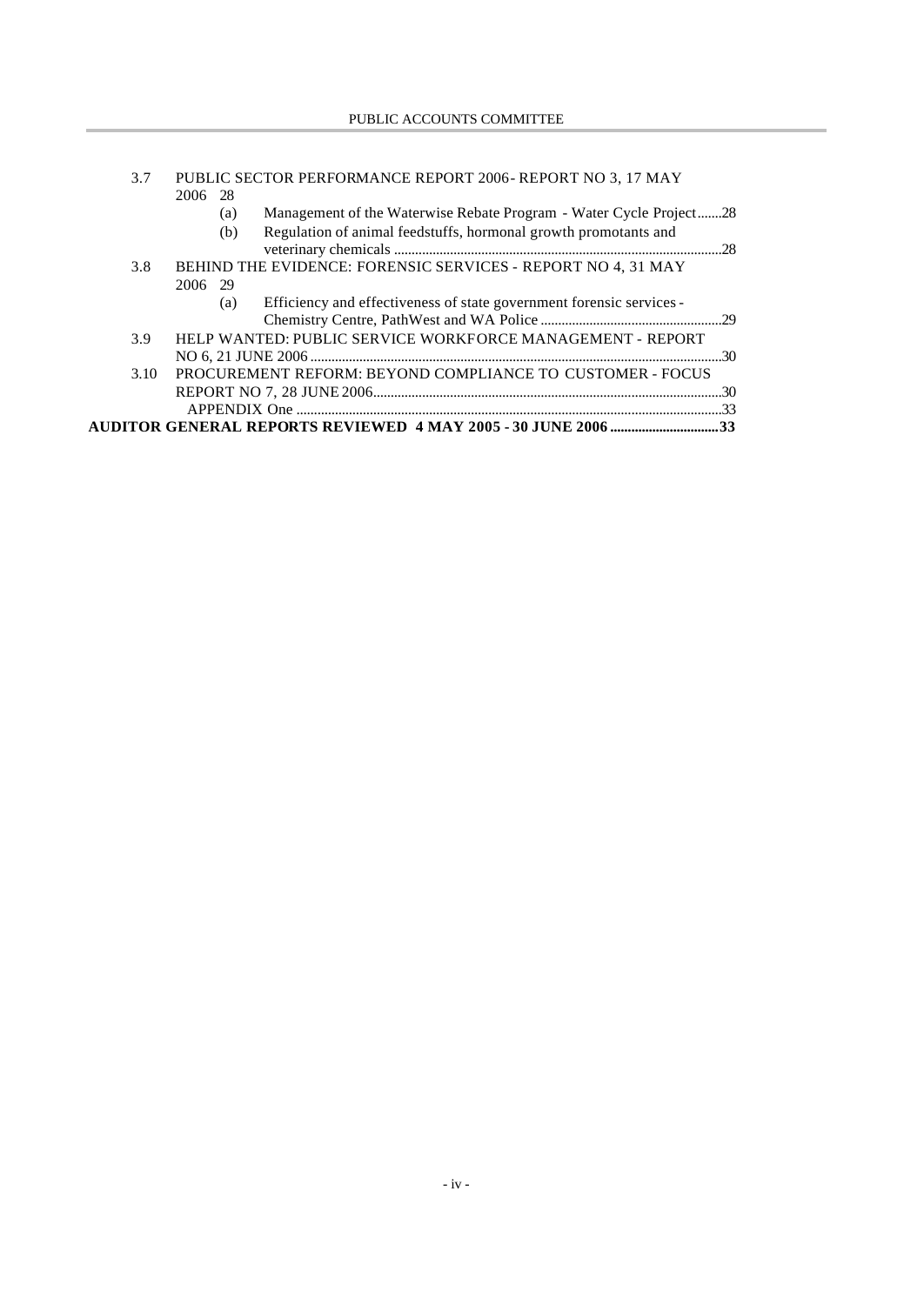# **COMMITTEE'S FUNCTIONS AND POWERS**

The Public Accounts Committee inquires into and reports to the Legislative Assembly on any proposal, matter or thing it considers necessary, connected with the receipt and expenditure of public moneys, including moneys allocated under the annual Appropriation bills and Loan Fund.

- 1 Examine the financial affairs and accounts of government agencies of the State which includes any statutory board, commission, authority, committee, or trust established or appointed pursuant to any rule, regulation, by-law, order, order in Council, proclamation, ministerial direction or any other like means.
- 2 Inquire into and report to the Assembly on any question which
	- (a) it deems necessary to investigate;
	- (b) is referred to it by resolution of the Assembly;
	- (c) is referred to it by a Minister; or
	- (d) is referred to it by the Auditor General.
- 3 Consider any papers on public expenditure presented to the Assembly and such of the expenditure as it sees fit to examine.
- 4 Consider whether the objectives of public expenditure are being achieved, or may be achieved more economically.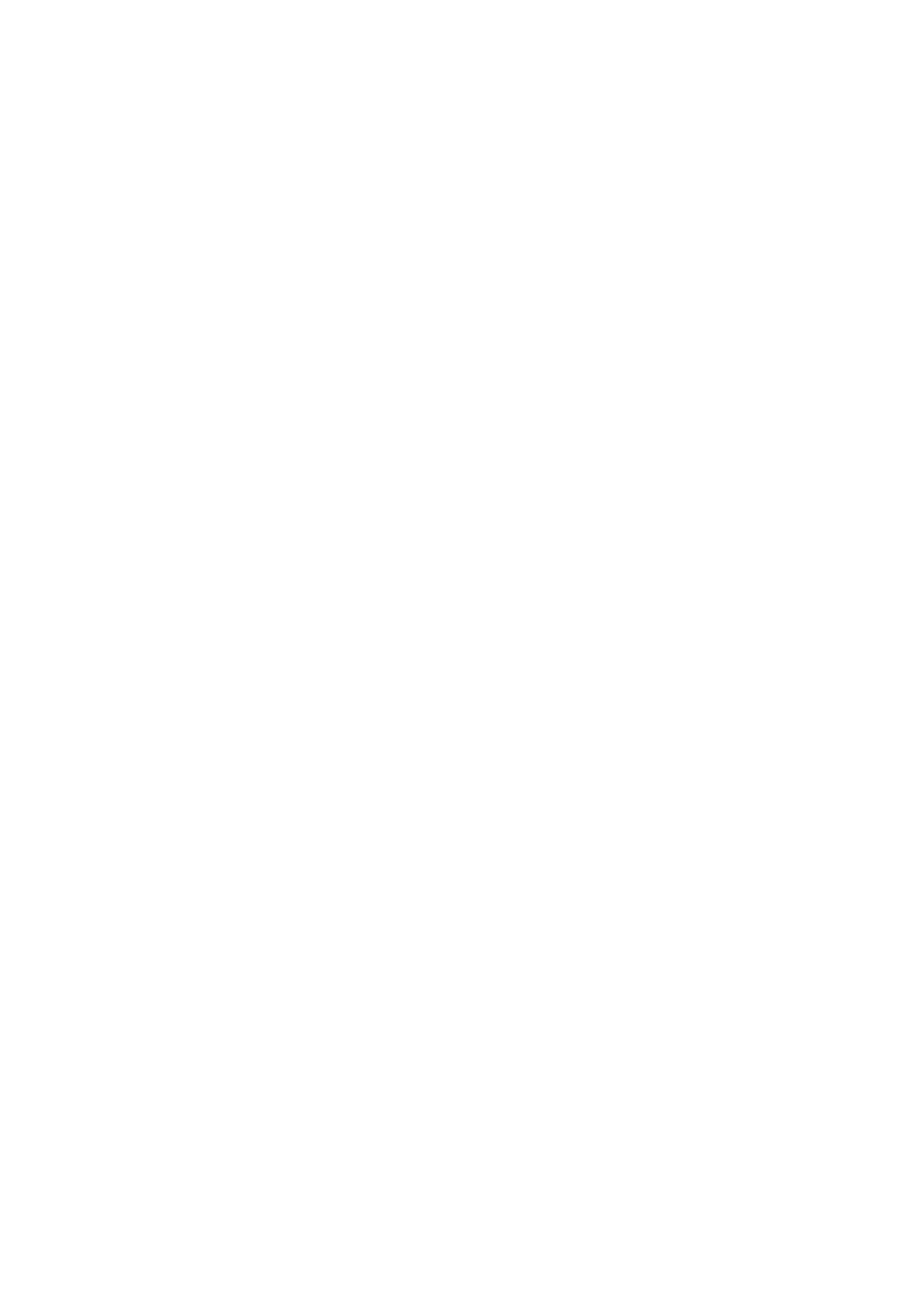# **CHAIRMAN'S FOREWORD**

I am pleased to present for tabling the Review of the Reports of the Auditor General for 2005- 2006. At the commencement of the  $37<sup>th</sup>$  Parliament, the Public Accounts Committee (the Committee) resolved to continue the work initiated by its predecessor and follow-up on the progress made by agencies in the implementation of the Auditor General's recommendations.

This report examines the findings and recommendations made by the Auditor General in respect of Public Sector Performance Examinations during the 2005/06 financial year, and provides details of the agencies' responses to the Committee's request for information as to the action taken in applying the recommendations.

The Committee's follow-up process plays an important role in relation to ensuring the recommendations made by the Auditor General are given due consideration by the relevant agencies. In compiling this report, the Committee believes that it not only provides additional information to the public on the work carried out by the Auditor General, but further enhances the accountability of government agencies to the Parliament.

Whilst acknowledging its independence, the Committee wishes to recognise the constructive and effective working relationship it has developed with the Office of the Auditor General in recent years. The Committee takes this opportunity to thank Mr Des Pearson for the service he has provided to the Parliament and to the people of Western Australia in his position as Auditor General over the past 15 years. The Committee, and in particular myself as its Chairman, wish him all the best in his new role as Auditor General of the State of Victoria. I anticipate that the positive relationship this Committee has enjoyed with the Office of Auditor General will continue in 2007 with the appointment of the new Auditor General.

I express my appreciation to the Members of the Committee for their support and commitment, in particular: the Deputy Chairman, Dr Steve Thomas (Member for Capel); Mr Terry Redman (Member for Stirling); Mr Peter Watson (Member for Albany); and Mr Ben Wyatt (Member for Victoria Park). I also thank the Principal Research Officer Ms Liz Kerr, and the Research Officer Ms Nicole Burgess for their able assistance to the work of the Committee.

I commend this report to the House.

MR J.R. QUIGLEY, MLA **CHAIRMAN**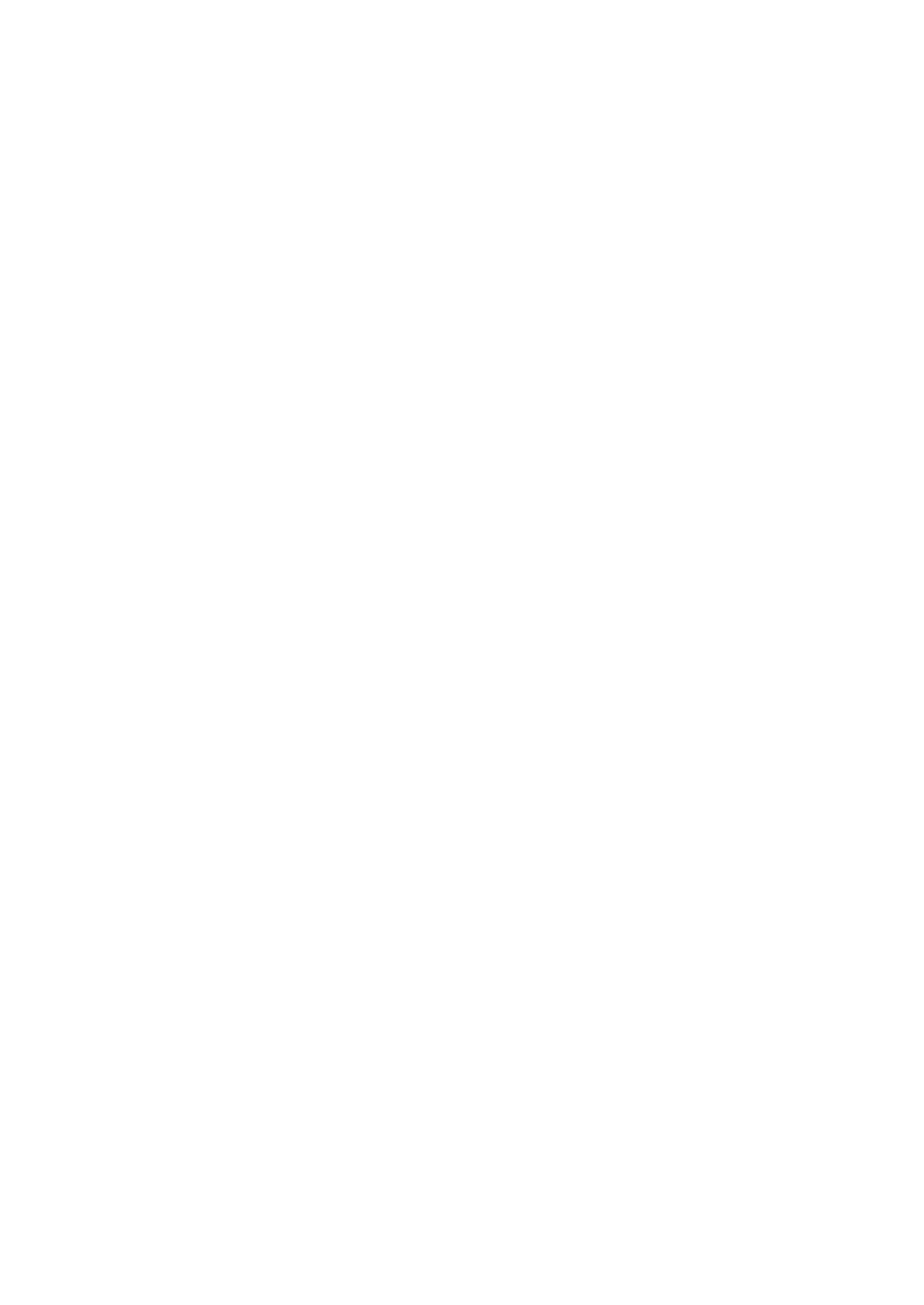# **ABBREVIATIONS AND ACRONYMS**

| <b>BEA</b>    | <b>Business Exit Assistance</b>                      |
|---------------|------------------------------------------------------|
| <b>CBS</b>    | <b>Community Based Sentences</b>                     |
| CJJ           | Community and Juvenile Justice                       |
| <b>CJS</b>    | <b>Community Justice Services</b>                    |
| <b>CWTS</b>   | <b>Controlled Waste Tracking System</b>              |
| <b>DAFWA</b>  | Department of Agriculture and Food                   |
| <b>DCD</b>    | Department of Community Development                  |
| <b>DET</b>    | Department of Education and Training                 |
| <b>DMPR</b>   | Department of Minerals and Petroleum Resources       |
| <b>DOCEP</b>  | Department of Consumer and Employment Protection     |
| DoH           | Department of Health                                 |
| <b>DOIR</b>   | Department of Industry and Resources                 |
| <b>DPC</b>    | Department of the Premier and Cabinet                |
| <b>DPI</b>    | Department for Planning and Infrastructure           |
| <b>DTF</b>    | Department of Treasury and Finance                   |
| <b>EMP</b>    | <b>Environmental Management Plan</b>                 |
| <b>FAAA</b>   | Financial Administration and Audit Act 1985          |
| <b>HRIT</b>   | Health Reform Implementation Taskforce               |
| IT            | <b>Information Technology</b>                        |
| OAG           | Office of the Auditor General                        |
| <b>PTA</b>    | <b>Public Transport Authority</b>                    |
| The Committee | <b>Public Accounts Committee</b>                     |
| <b>TRELIS</b> | Transport Executive and Licensing Information System |
| <b>VLS</b>    | Vehicle Loads System                                 |
| <b>WA</b>     | Western Australia                                    |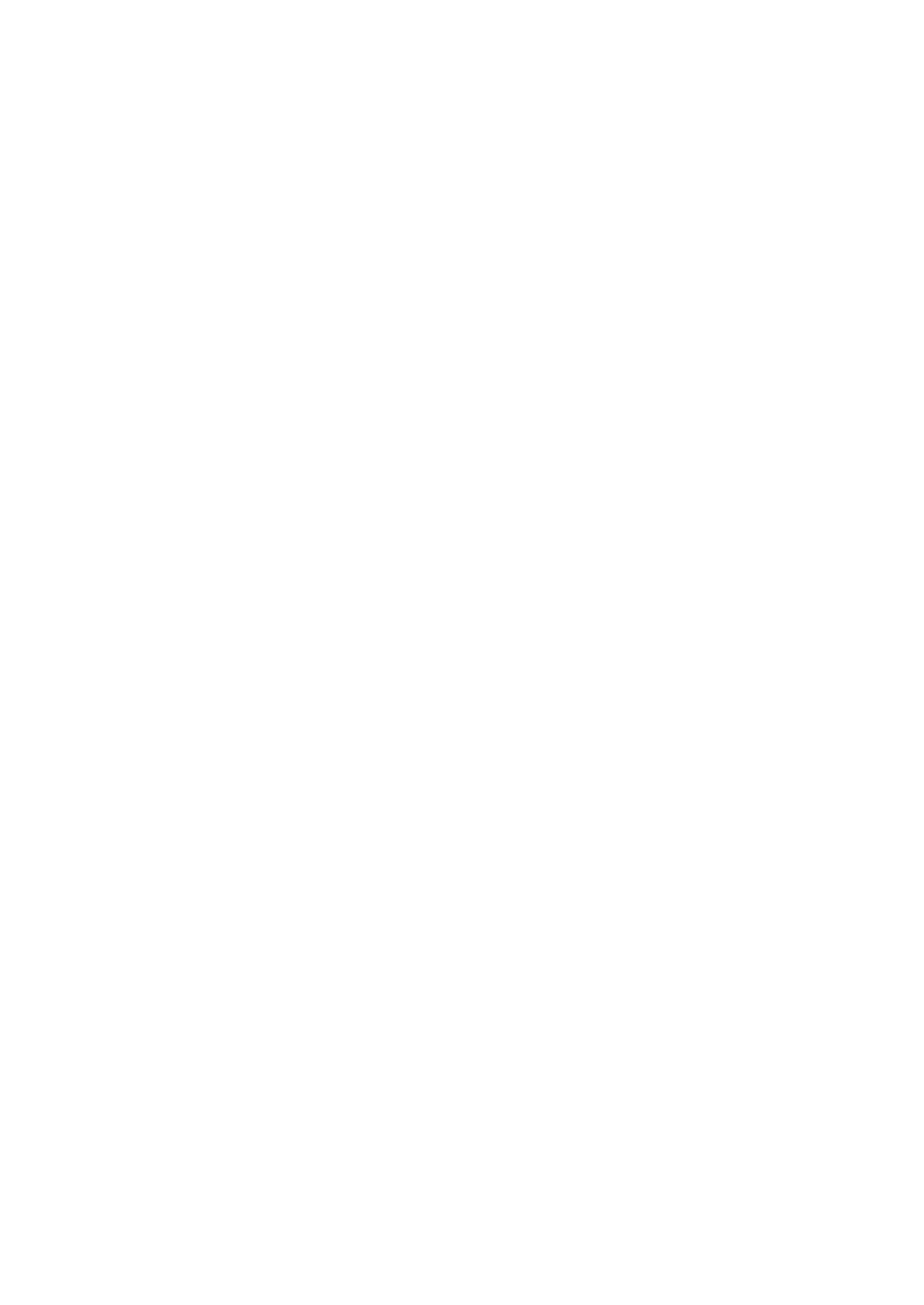# **CHAPTER 1 INTRODUCTION**

# **1.1 Background**

On 15 May 2003, the Public Accounts Committee of the 36<sup>th</sup> Parliament tabled report No. 5, *The 2001-2002 Annual Report of the Office of the Auditor General: A Performance Review*. In that report the Committee made a number of recommendations aimed at enhancing the effectiveness of the Office of the Auditor General (OAG) in carrying out its requirements under the *Financial Administration and Audit Act 1985* (FAAA). Although the Auditor General undertakes selective Follow-up Performance Examinations to assess agencies' progress in the relevant area, there is no further assessment of the implementation of individual recommendations.

The Committee found that two main benefits would result from direct monitoring of the implementation of recommendations by agencies. Firstly, it would provide general information on the impact of the Auditor General's work on the Western Australian public sector. Secondly, it would allow a means by which to rate the effectiveness of individual recommendations made by the Auditor General. The Committee therefore recommended that all government agencies that are the subject of a Performance Examination by the Office of the Auditor General should be required to report to the Public Accounts Committee within 12 months providing details on the implementation or otherwise of the Auditor General's recommendations.<sup>1</sup>

The Committee subsequently wrote to all Government Ministers and Directors General advising them of the requirement to report to the Committee, and received favourable responses. The Committee's initiative was welcomed by the Auditor General as a means of ensuring that agency accountability to Parliament is enhanced.

# **1.2 Follow-up Process**

The Committee established a process by which it could follow up on the Auditor General's reports, however did not have an opportunity to report on its activities before prorogation of the 36th Parliament ahead of the February 2005 election.

Upon its establishment in May 2005, the Public Accounts Committee of the  $37<sup>th</sup>$  Parliament resolved to continue the practice of following up on the reports of the Auditor General and is now in a position to report on its activities in this regard.

The procedure established by the Committee is as follows:

1. The Auditor General tables a Performance Examination report relating to a particular agency;

l

<sup>1</sup> Western Australian Legislative Assembly, Public Accounts Committee, Report 3/2003, *The 2001-2002 Annual Report of the Office of the Auditor General: A Performance Review,* pp 7-9.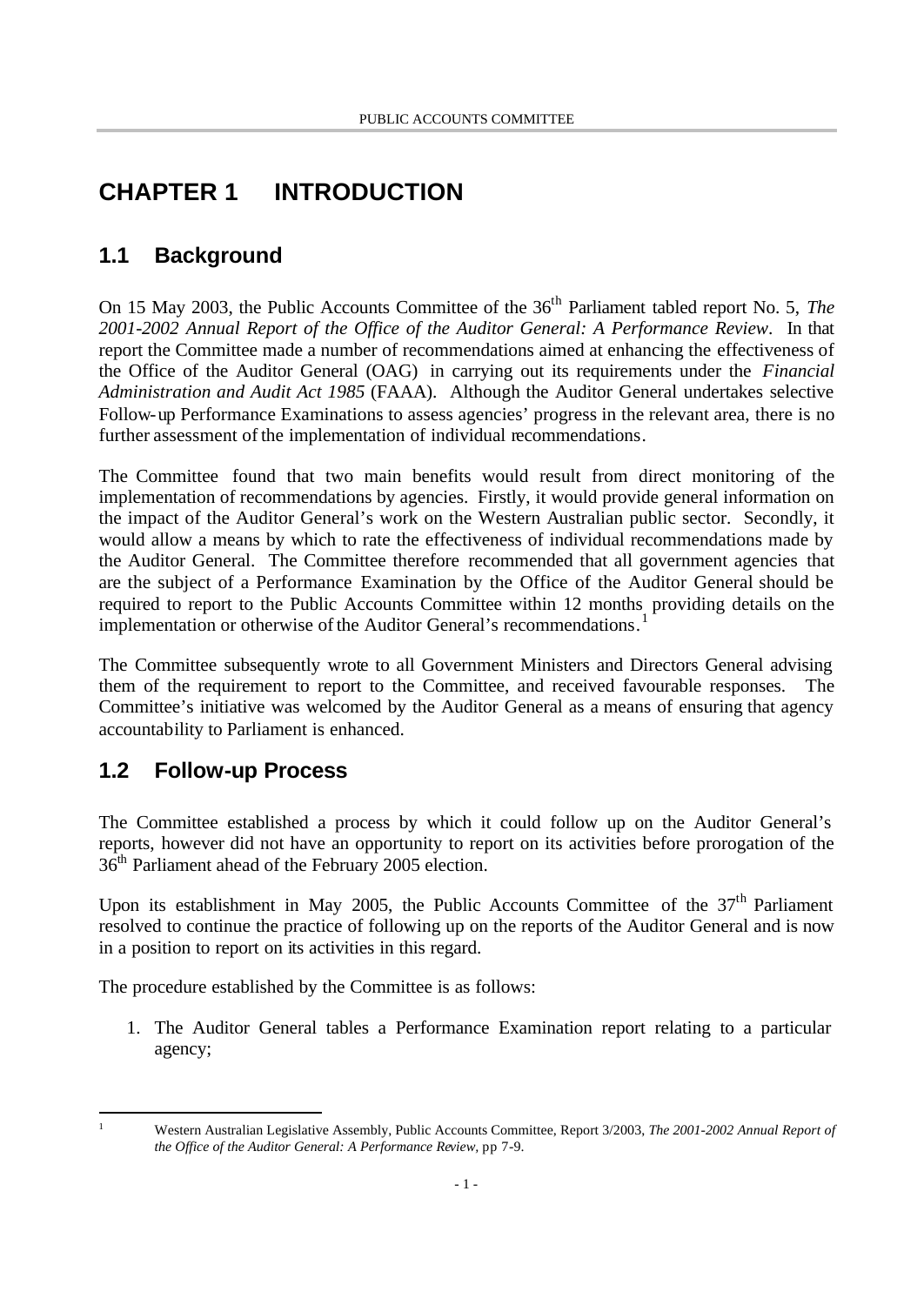- 2. Approximately one month after the report is tabled, the Committee requests a report from the agency within 12 months of the date of tabling as to progress in the implementation the Auditor General's recommendations; and
- 3. The Committee considers the agency's response and may request additional information.

The Committee has resolved to forward those responses to the Auditor General for comment and, after due consideration, may convene a hearing of relevant senior agency officers and/or the Auditor General.

# **1.3 Reports of the Auditor General**

Public sector agencies are accountable to Parliament for their use of public resources and the powers conferred on them by Parliament. The key role of the Auditor General is to assist Parliament to oversee the public sector, and provide independent assurance that agencies are operating, and accounting for their performance, in accordance with Parliament's purpose.

Specifically the Auditor General:

- ß Audits and provides an opinion to Parliament on each public sector agency's annual financial statements and performance indicators;
- **•** Provides an opinion on the adequacy of controls in satisfying legislative provisions;
- ß Conducts performance examinations; and
- Reports any significant matters to Parliament.<sup>2</sup>

# **(a) Public Sector Performance Reports**

Public Sector Performance Reports are undertaken by the Auditor General with a focus on regulatory compliance, probity and the adequacy of management controls over program delivery and the operation of administration and computer systems. The reports contain a number of discrete examination subjects that normally gauge whether major areas of public sector operations are reliable and follow accepted practice.

Three Public Sector Performance Reports were undertaken by the Auditor General in this reporting period.

# **(b) Follow-up Performance Examination Reports**

Performance Examinations are undertaken by the Auditor General to examine the accountability, efficiency and effectiveness of public sector agencies or specific areas within agencies. Following

l

<sup>2</sup> Auditor General for Western Australia, *Audit Practice Statement,* in Report on Ministerial Portfolios at November 25 2003, Office of the Auditor General, December 2003, p.38.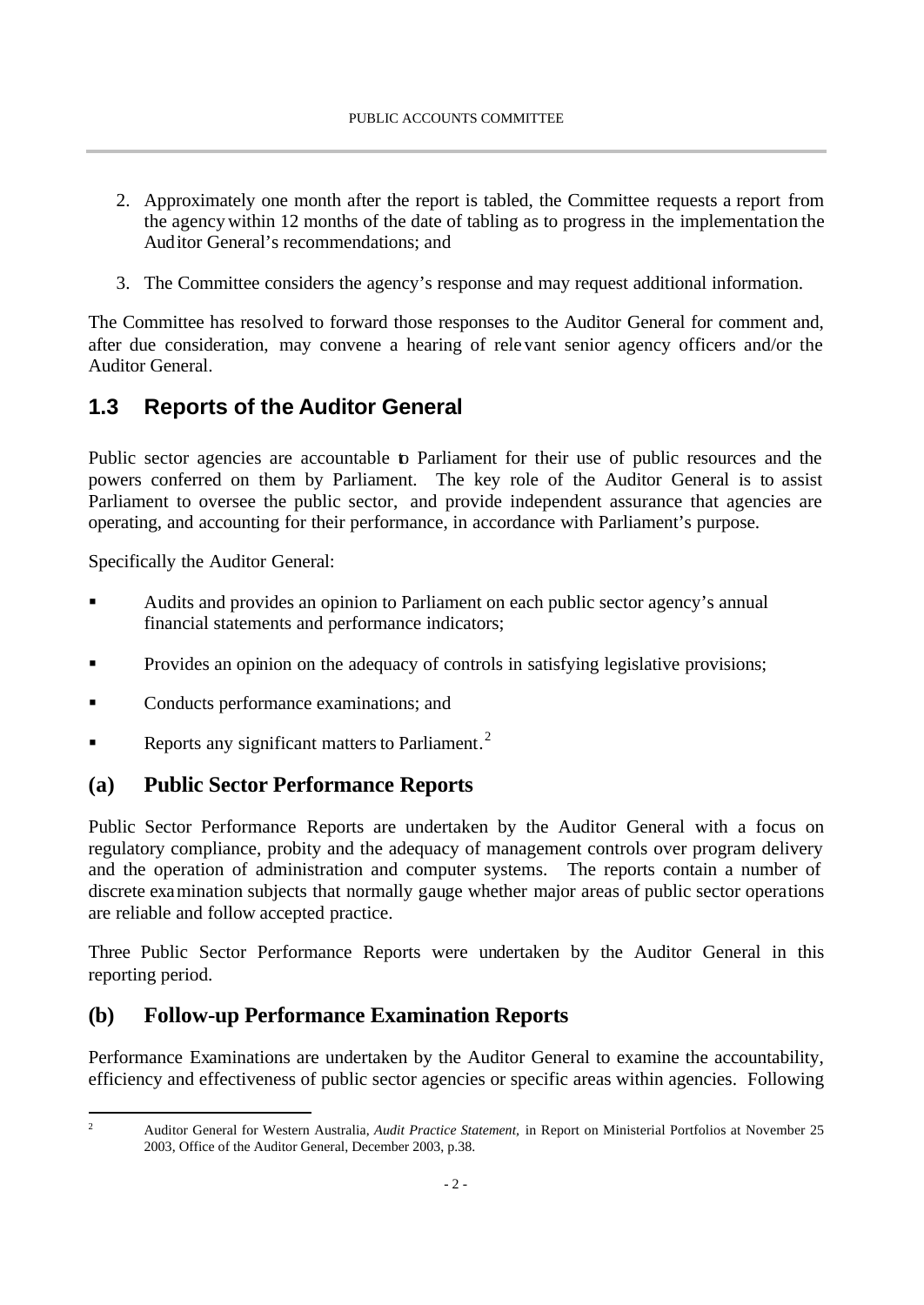the completion of these initial examinations, the Auditor General may return to complete a Follow-up Performance Examination that assesses the agencies' responses to issues that have arisen.

Two Follow-up Performance Examinations were undertaken by the Auditor General in this reporting period, with summaries included in the Second and Third Public Sector Performance Reports of 2005.

## **(c) Audit Results Reports**

The Auditor General presents Audit Result Reports to the Parliament, which report on the audit findings from the annual attest audits of financial statements, controls and performance indicators prepared by agencies.

Two Audit Result Reports were undertaken by the Auditor General in this reporting period. One covered agencies with 30 June and 31 July 2005 reporting dates while the second reported on agencies with a 31 December 2005 reporting date, mainly universities and TAFE colleges.

The Committee does not examine Audit Results Reports as part of its review process. For a list of reports reviewed herein refer to Appendix One.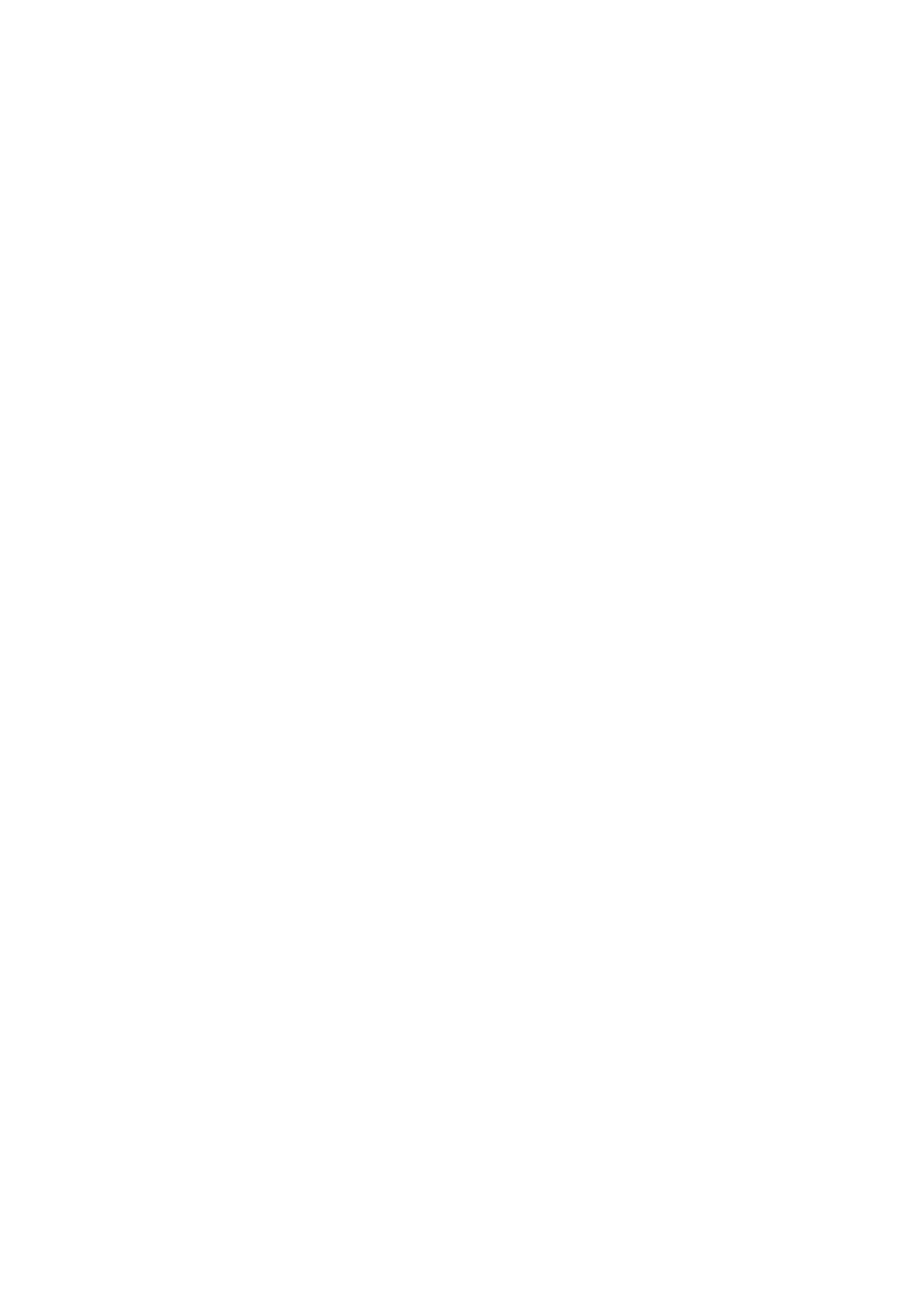# **CHAPTER 2 REVIEW OF THE REPORTS OF THE AUDITOR GENERAL AND AGENCY RESPONSES**

The Auditor General tabled 15 reports in Parliament from 1 July 2005 to 30 June 2006, including two Audit Results Reports and three Public Sector Performance Reports, in addition to the Annual Report.

This Chapter includes details of the Committee's follow-up process and includes two reports tabled in the previous reporting period (refer sections 2.1 and 2.2).

# **2.1 Public Sector Performance Report - Report No 1, 4 May 2005**

# **(a) Software Licensing**

## *(i) Background*

In this report the Auditor General assessed the management of software in four government agencies and examined whether there were adequate security policies and procedures in place; if sufficient measures were taken with regard to purchasing and installing software; and if agencies had the appropriate licenses, and certificates for installation.

## *(ii) Auditor General's Findings and Recommendations*

The report found that agencies could have purchased software more economically, some had exposed themselves to risk by downloading software from the Internet and had run software without proper licenses.

#### *(iii) Agency Response*

The Committee wrote to Department of the Premier and Cabinet (DPC) and requested a report, including an explanation of how each recommendation has been implemented. A response was received from the DPC, to which the Committee requested further information, (specifically the number of agencies that reported compliance with the recommendations).

The DPC advised that it had written to all Directors General and Chief Executive Officers requesting they provide details of the steps they were taking in implementing the Auditor General's recommendations.

Trends noted by the DPC in the responses it received (from 90 agencies) were as follows:

ß The Auditor General recommended procurement of agency software should be based on forward planning of needs. Most vendors offer economies of scale for purchase of whole of agency software, and this should be taken advantage of where possible.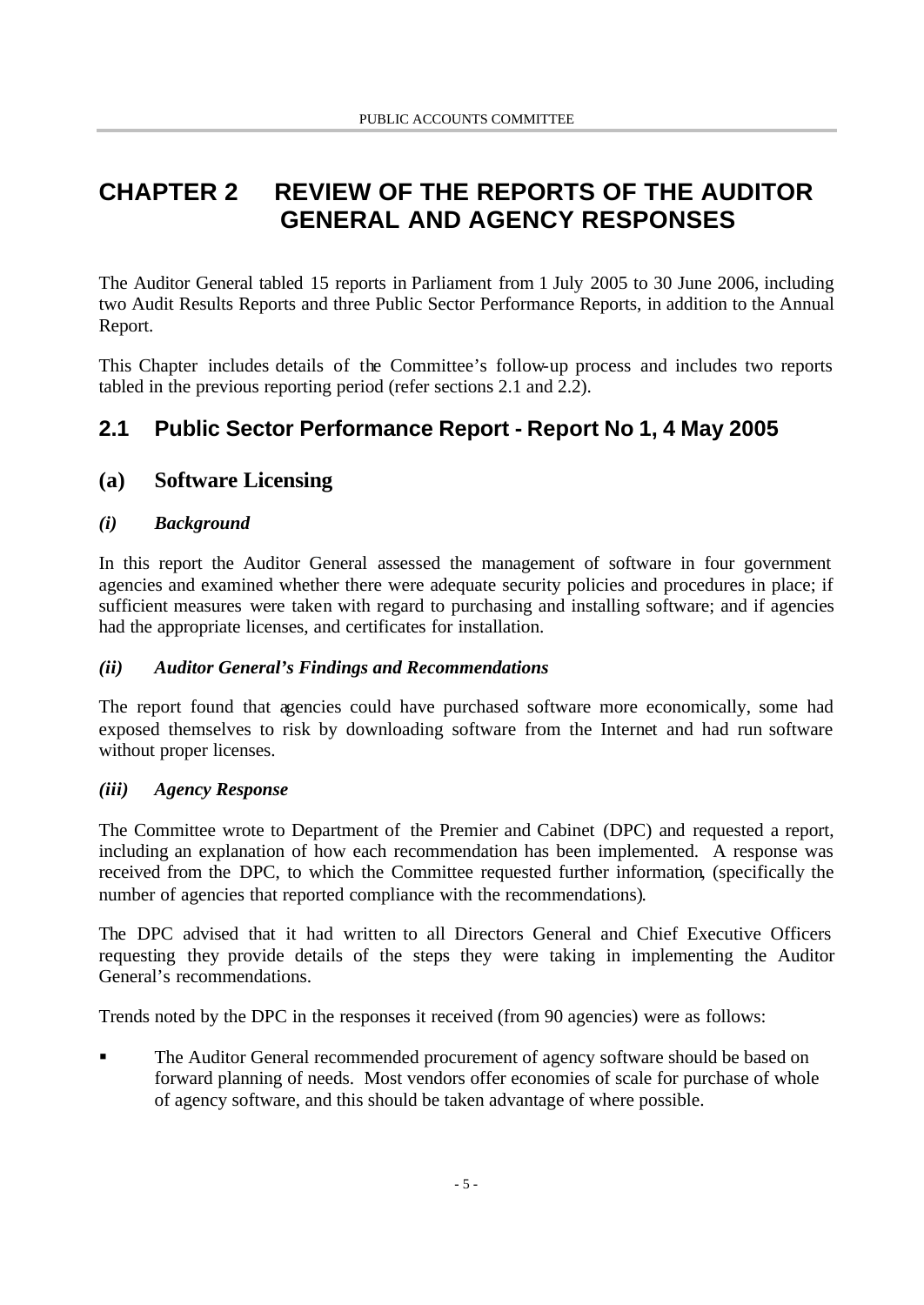- − Overall the majority of agencies reported that the procurement of software is based upon whole of agency forward planning processes, to ensure economies of scale are achieved. Smaller agencies reported that it was generally difficult to obtain real savings when purchasing software on the basis of economies of scale. Nevertheless they reported that wherever possible economies of scale were sought, and that whole of agency purchasing was undertaken wherever possible to maximise any cost saving opportunity;
- ß The Auditor General noted that downloading software products from the Internet risks agency exposure to viruses, security attacks and installation of unauthorised software. Where such practices occur, appropriate security controls should be in place to minimise the attendant risks.
	- In response DPC advised that where software is downloaded from the Internet, such download and installation occurs in a controlled environment, frequently within their Information Technology (IT) Branches or equivalent. Commonly employed mechanisms include the use of firewalls, antivirus and anti spyware software, locked down operating systems, web filtering software and other monitoring and scanning tools; and
- ß The Auditor General highlighted that every agency has a legal obligation to ensure that all software on agency Information Technology systems and desktops is licensed.
	- The DPC advised that the majority of agencies reported that they monitor the software of agency IT systems through the use of central registers and audit systems.<sup>3</sup>

#### *(iv) Committee Action/Comment*

The Committee forwarded the responses it received from DPC to the OAG for comment. The Auditor General indicated a favourable response to the approach taken by DPC, however acknowledged that a more detailed and rigorous survey would be needed to gain a reliable understanding of agency management of software licensing.<sup>4</sup> Following consideration of the response the Committee determined that it was satisfied with the action taken by the DPC and would not require further information or make further comment on this occasion.

## **(b) Regulation of Incorporated Associations and Charities**

#### *(i) Background*

l

The regulatory operations of the Department of Consumer and Employment Protection (DOCEP) were examined by the Auditor General, with an assessment of whether WA's incorporated

<sup>&</sup>lt;sup>3</sup> Correspondence from Mr M.C. Wauchope, Director General, Department of the Premier and Cabinet, 27 March 2006, and 10 May 2006.

<sup>4</sup> Correspondence from Mr John Doyle, Deputy Auditor General, 6 June 2006, p.1.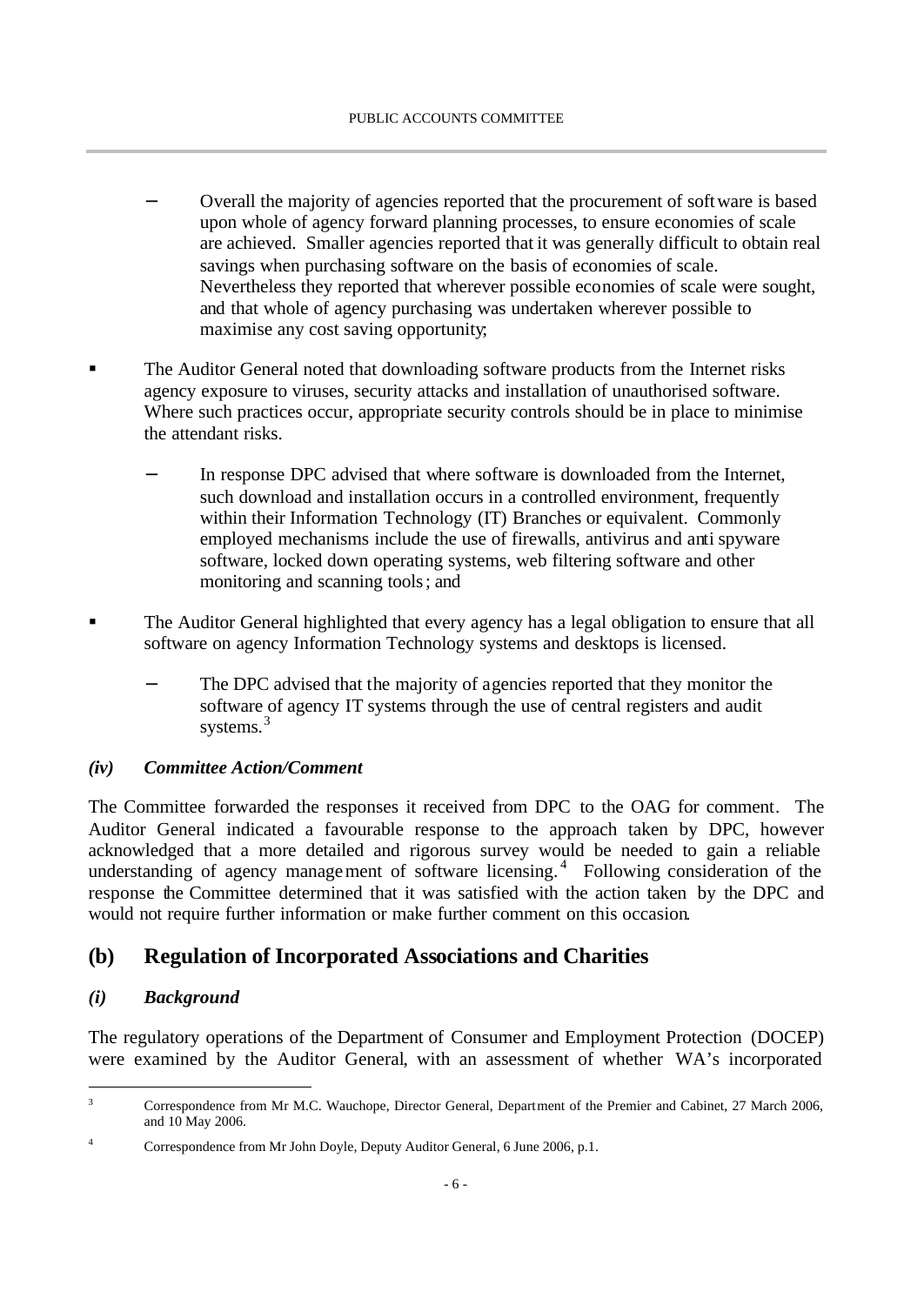associations and charities are adequa tely controlled and monitored. DOCEP is responsible for administering the *Associations Incorporation Act 1987*, the *Charitable Collections Act 1946*, and the *Street Collections Regulations Act 1940*.

#### *(ii) Auditor General's Findings and Recommendations*

The report suggested that DOCEP should establish that surplus assets of an association when wound up are distributed in accordance with legislation and strengthen its procedures over the assessment of incorporation applications. The Auditor General also believed that there was a need to improve the evidence provided by associations during complaint investigations and analysis of charity obtained data.

#### *(iii) Agency Response*

l

The Committee wrote to DOCEP and requested a report, providing an explanation of how each of the Auditor General's recommendation has been addressed. A response was received in which DOCEP indicated it had taken the appropriate steps to implement all of the recommendations made by the Auditor General. Reported action taken by the Department included the following:

- ß Instigating a more stringent procedure in obtaining assurances that surplus assets were appropriately distributed;
- ß Upgrading the checklist the Department uses to assess the rules of associations seeking incorporation;
- ß Extensively amending the investigative procedure used in dealing with complaints about incorporated associations;
- ß Generating and tabling a quarterly report containing information regarding street collection statements;
- ß Commissioning an independent Senior Counsel to consider the proper construction of the *Charitable Collections Act 1946* and confirm the practices of the Department;
- ß Implementing a report that provides information on any outstanding financial statements and presenting this at monthly Charitable Collections Advisory Committee meetings; and
- ß Conducting a project to identify the operational status of the approximately 18, 000 incorporated associations recorded on its database" and cancelling those "deemed to be defunct. 5

<sup>5</sup> Correspondence from Mr Brian Bradley, Director General, Department of Consumer and Employment Protection, 8 May 2006.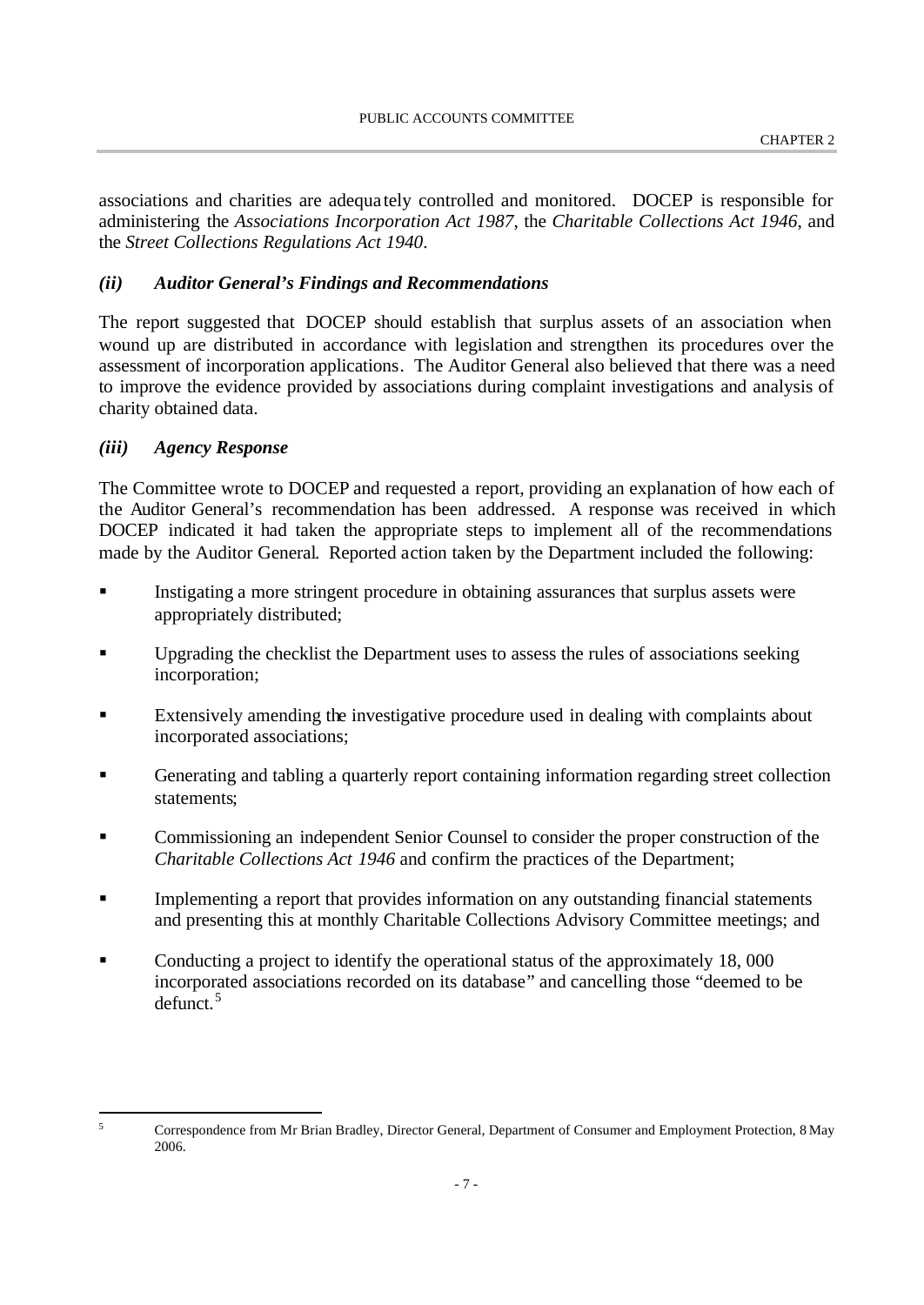## *(iv) Committee Action/Comment*

The Committee sought clarification from the OAG on the measures outlined in the DOCEP response. Advice was received on 10 July 2006, in which the Auditor General noted that DOCEP had adequately covered most of the recommendations made, but highlighted some outstanding issues to consider.

The Auditor General noted in particular the absence of details of specific changes made to investigative procedures to ensure that documentation is held to support a conclusion that a complaint is not valid or otherwise requires no further action.<sup>6</sup> The Committee then resolved to follow this issue up with DOCEP, to which it responded:

*Current complaint handling procedures in the Associations and Charitable Collections Section require the Compliance Officer to fully document information gathered and place all relevant documentation on the compliance file…To ensure that documentation is held that sufficiently supports the conclusions of the Compliance Officer, two Senior Officers review the Investigation Report and the Compliance file prior to the complaint being closed.<sup>7</sup>*

DOCEP further advised that, in relation to amendments to both Associations and Charitable Collections legislation, it will provide the Committee with the Green Bill and explanatory memorandum once these have been endorsed by the Cabinet. The Committee is satisfied with the responses to its follow up process and looks forward to receiving those documents in due course.

# **(c) Environmental Assurance on Agricultural Research Stations**

# *(i) Background*

l

The Auditor General reviewed the Department of Agriculture's systems for managing environmental issues on agricultural research stations.

## *(ii) Auditor General's Findings and Recommendations*

The audit found that research stations have an obligation to develop systems and procedures to demonstrate that the land, water and air on the stations are appropriately managed in a sustainable condition. The Department of Agriculture is developing options that will provide the extra guarantees required by customers and the public. The Auditor General recognised that the Department had to further advance and demonstrate environmental assurance strategies in order to ensure the following:

- **Environmental issues do not adversely affect research projects;**
- Example 1 See Neighbouring properties are protected; and

<sup>6</sup> Correspondence from Mr Des Pearson, Auditor General, 10 July 2006.

<sup>7</sup> Correspondence from Mr Brian Bradley, Director General, Department of Consumer and Employment Protection, 12 September 2006.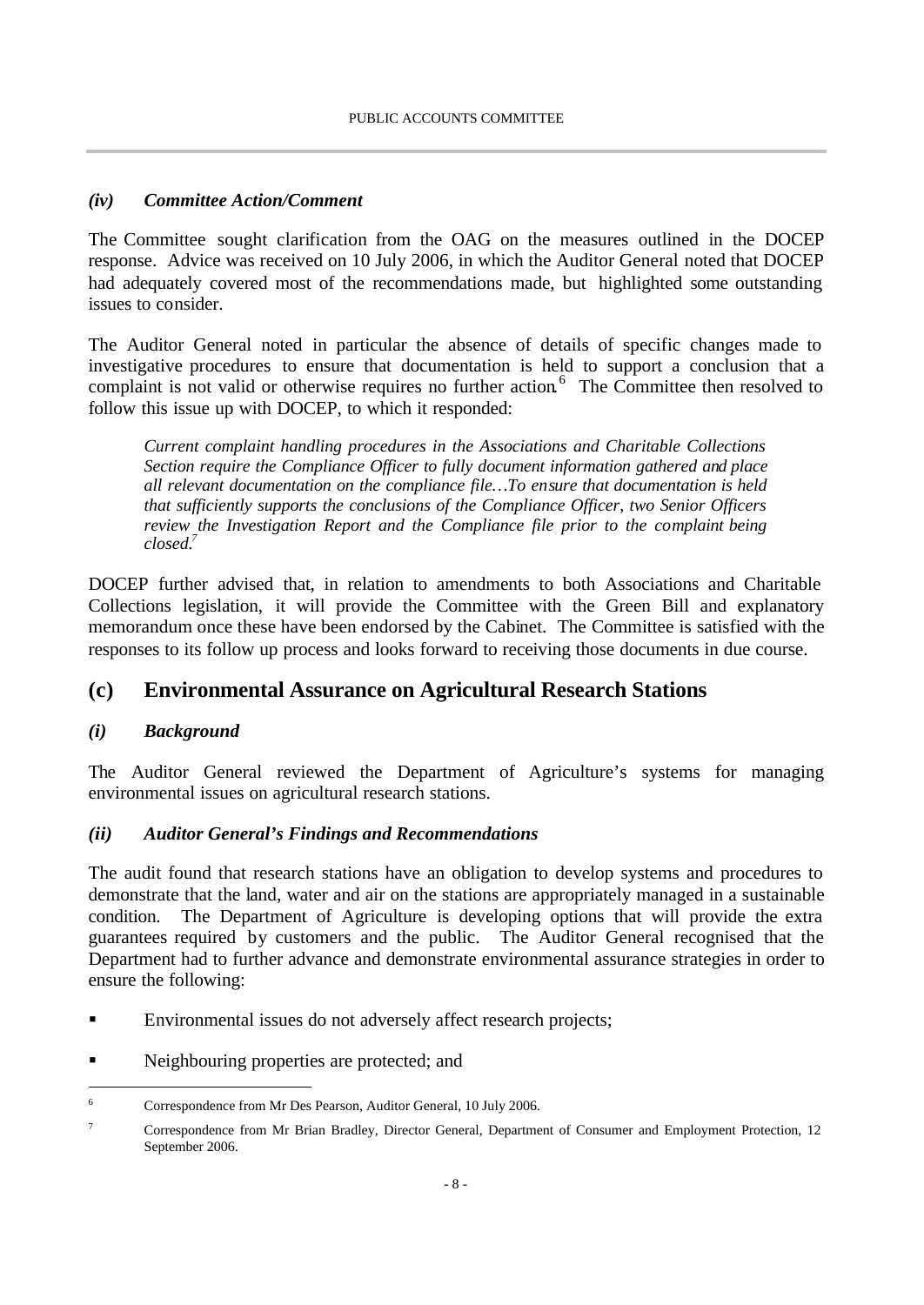The use of the stations is environmentally sustainable.<sup>8</sup>

#### *(iii) Agency Response*

In its response to the Committee, the Department advised, among other things, that:

- ß Environmental Management Plans (EMPs) have been developed;
- **Environmental risk assessment has been undertaken to determine any level of risk** associated with station activities;
- ß Environmental legislative requirements and relevant codes of practice have been identified; and
- ß Action plans for priority issues to address environmental risk have been developed.

#### *(iv) Committee Action/Comment*

The Committee sought further clarification in relation to the Department's response from the Auditor General, who advised that the steps taken by the Department are encouraging, in particular the trialling of auditable systems for specific industries. The Auditor General also supported the development of EMPs for research stations and identified this as a key step towards actively managing environmental issues. The Auditor General suggested the Department could audit the effectiveness of the EMPs, which would assist it to demonstrate that the condition of a valuable public asset such as a research station is sustainably managed.<sup>9</sup>

The Committee considered these comments at its meeting on 16 August 2006 and was satisfied with the steps taken by the Department and the response provided by the Auditor General.

# **2.2 Implementing and Managing Community Based Sentences - Report No 2, 25 May 2005**

#### *(i) Background*

l

Until February 2006, the Department of Justice's Community Justice Services (CJS) managed offenders who can be issued with a Community Based Sentence (CBS) that could include unpaid community service work; treatment programs; supervision; and curfews. On 1 February 2006 the Department of Corrective Services was established and assumed responsibility for the management of prisoners and offenders in WA.

In 1996 CBSs were introduced on the discontinuation of probation and community service orders. This report represents a follow up performance examination on the Auditor General's 2001 Report

<sup>8</sup> Auditor General's Report, Western Australia, *Public Sector Performance Report 2005,* Report 1 May 2005, p.49.

<sup>9</sup> Correspondence from Mr Des Pearson, Auditor General, 5 July 2006.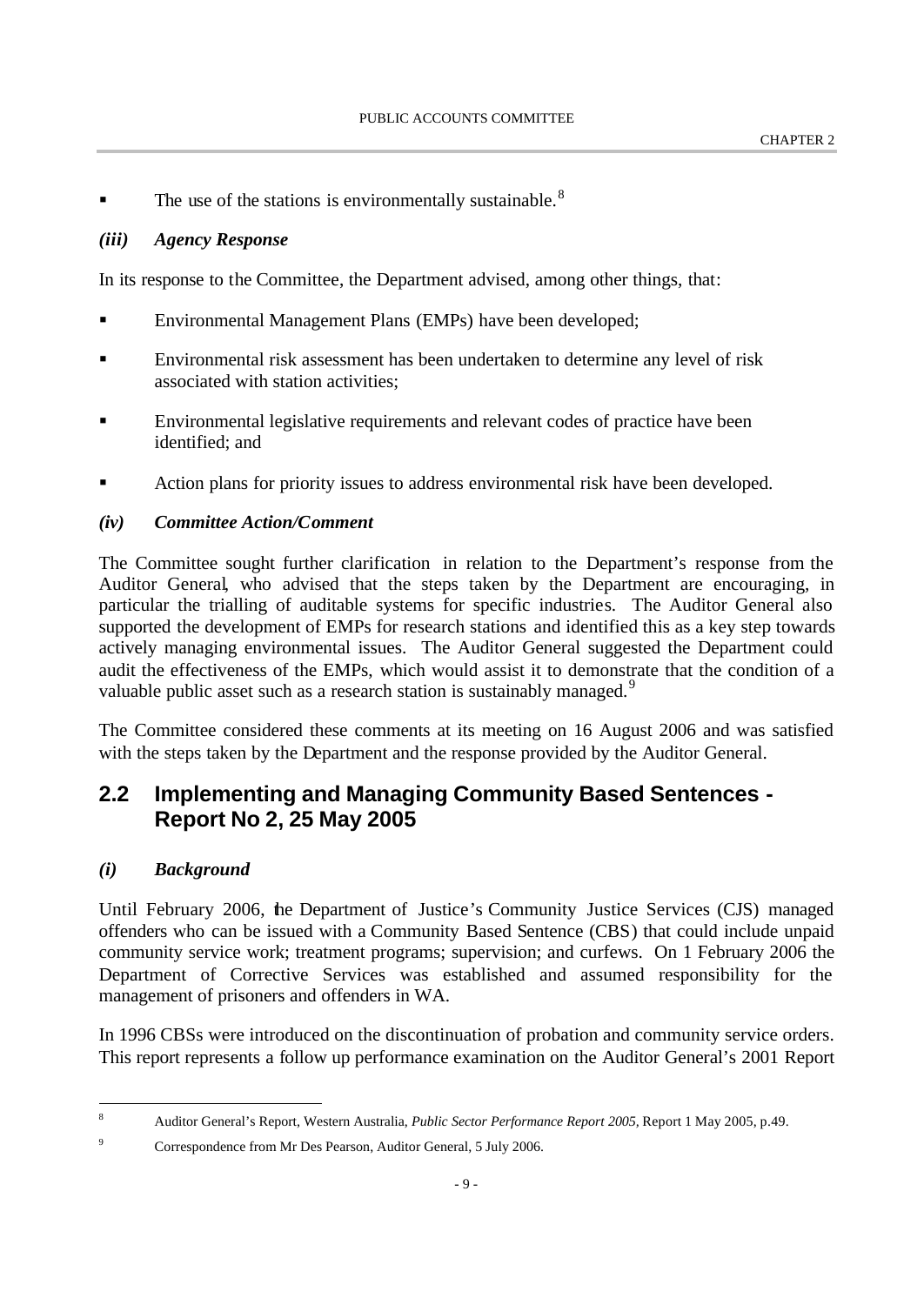*Implementing and Managing Community Based Sentences*. It focuses on case management; staffing; and information and performance measurement.

## *(ii) Auditor General's Findings and Recommendations*

The Auditor General's report found that following the 2001 examination the case management of adult offenders has improved. However, whilst successful completion numbers have remained stable over the last few years, more than 40 per cent of offenders fail to complete their CBS and return to the courts.

The Auditor General also found that the success of CJS in measuring the effectiveness of its operations will be restricted until the full implementation of the newly developed information and performance measurement systems.

### *(iii) Agency Response*

In its report to the Committee the Department of Corrective Services CJS division advised that strategies have been undertaken including:

- ß Reducing the proportion of contract, casual and acting community corrections staff.
	- The CJS has established a recruitment pool, and a team with permanent relieving arrangements in both metropolitan and regional areas. A regional recruitment drive has also been undertaken along with a commitment to fill vacant positions within a two week time frame.
- ß Staffing branches according to caseload and supervision ratios.
	- The Community and Juvenile Justice (CJJ) division has been working on the Strategic Management System, a demand based simulation model that links the resource needs of the division to the demand drivers of service delivery. CJJ used this system in the 2006/07 budget process to determine the necessary number of Community Correction Officers and Juvenile Justice Officers positions to meet the forecast demand for service delivery.
- ß Providing and evaluating more rehabilitative treatment programs.
	- CJS report an increase in the number and range of programs that have been implemented in recent years, in particular noting a substance abuse program and a domestic violence program. The database that captures information from referral to completion has been rewritten to provide more information and monitoring of treatment programs including:
		- the number of treatment programs being delivered; and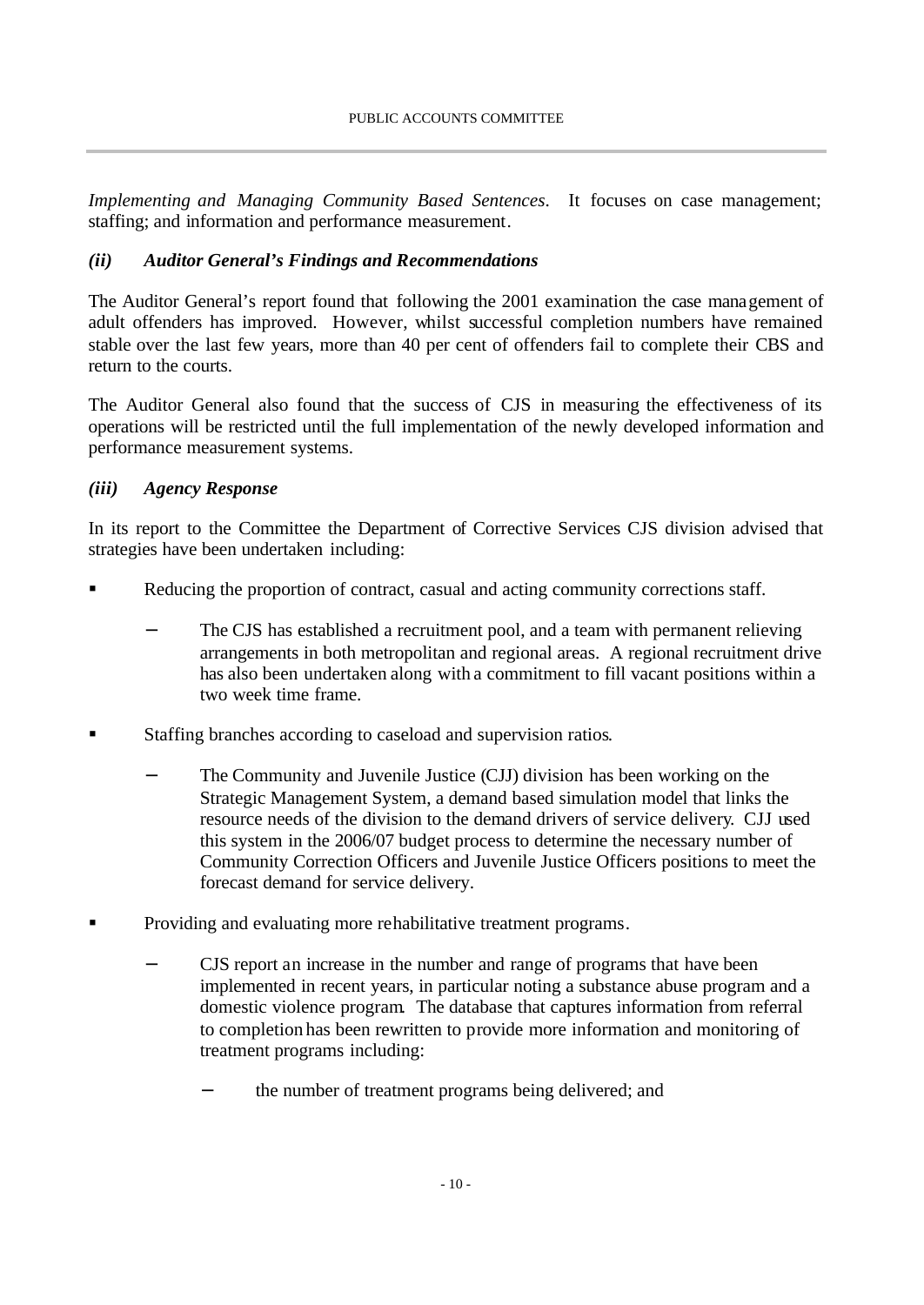- the number of offenders being referred, assessed, enrolled and completing programs.
- ß Auditing case management for consistency and compliance.
	- − A Professional Practice and Standards Unit was established in 2004 to maintain an audit and review system that encourages best practice standards in CJS service delivery. As an outcome of reviews of all CJS Centres, recommendations were made for improved case management practices. As a result, additional Senior Community Corrections Officer positions were created to provide support to staff in CJS Centres.
- ß Measuring the quality of services and their impact on offenders.
	- An Information Project was established which deals with 5 Key outcome areas:
		- 1. Crime prevention and reductions;
		- 2. Diversion;
		- 3. Informing courts and releasing authorities on appropriate dispositions for offenders;
		- 4. Offender case management and rehabilitation; and
		- 5. Victim support.

There is also a Standards project, which is anticipated will provide an overview of the standards and practices for CJS. Compliance with standards will be monitored via a combination of quantitative performance measures, qualitative review and compliance audit processes.<sup>10</sup>

#### *(iv) Committee Action/Comment*

l

In August 2006 the Committee sought a response to these measures from the OAG. The OAG advised the Committee that "it is pleasing that the Department has made some progress in implementing the report recommendations".<sup>11</sup> There were however some questions raised as to the usefulness of the data in establishing the effectiveness of the initiatives, without further detail on their progress and outcomes.

The Committee has noted the points raised and has resolved to maintain a watch on the progress of the programs in the coming year.

<sup>&</sup>lt;sup>10</sup> Correspondence from Ms Jackie Tang, Deputy Commissioner, Community and Juvenile Justice, 10 August 2006.

<sup>&</sup>lt;sup>11</sup> Correspondence from Mr John Doyle, Acting Auditor General, 12 September 2006.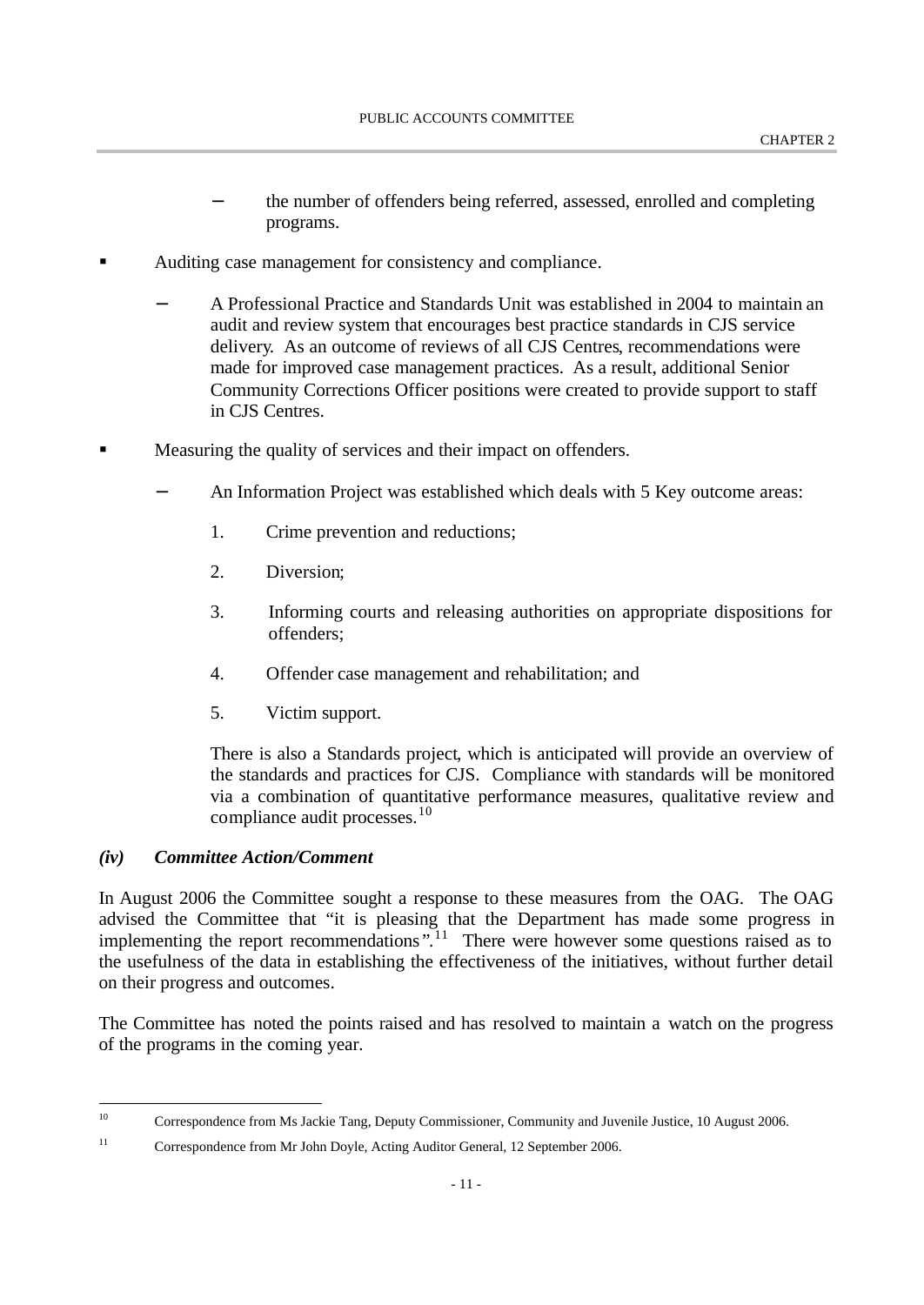# **2.3 Regulation of Heavy Vehicles - Report No 4, 29 June 2005**

## *(i) Background*

In this report the Auditor General raised issues regarding the following key areas:

- ß Regulation of Heavy Vehicles;
- ß Enforcement Activities; and
- ß Monitoring and Information Management.

## *(ii) Auditor General's Findings and Recommendations*

The Auditor General recommended, among other things, that Main Roads should: attain accurate and meaningful reports from crash data to be used routinely in business planning and policy formation; and standardise its inspection criteria, modify its inspection program and monitor their application.

Further, the Auditor General found that the Road Transport Compliance (Compliance) section does not review the activities of its inspectors. There are significant differences in the rates of roadworthiness cautions versus work orders issued by individual Transport Inspectors. This was evident from the analysis of Transport Inspector reports over a four month period in 2004-05.

## *(iii) Agency Response*

l

In its comprehensive report to the Committee, Main Roads outlined details of the actions taken in response to the Auditor General's report, and advised that measures identified to address the recommendations are in various stages of implementation.

The Commissioner of Main Roads noted that:

*the management of heavy vehicle operations on the State's road network is a complicated issue, involving the efforts of a number of agencies at all levels of Government…[and] the Auditor General's report has been important in raising awareness of the roles of the respective agencies in this task.<sup>12</sup>* 

Key initiatives instigated in response to the Auditor General's recommendations include:

- ß Main Roads has introduced the Heavy Vehicle Access Project to deliver short term and long term improvements to the way it provides access to the road transport industry; and
- ß In May 2005 Main Roads introduced the two-year Class 1 Oversize Period Permit. Operators with vehicles that fit inside a 5m high x 5m wide x 30m long envelope can obtain one of these Permits and operate for two years without coming back to Main Roads.

<sup>&</sup>lt;sup>12</sup> Correspondence from Mr Menno Henneveld, Commissioner of Main Roads, 17 July 2006.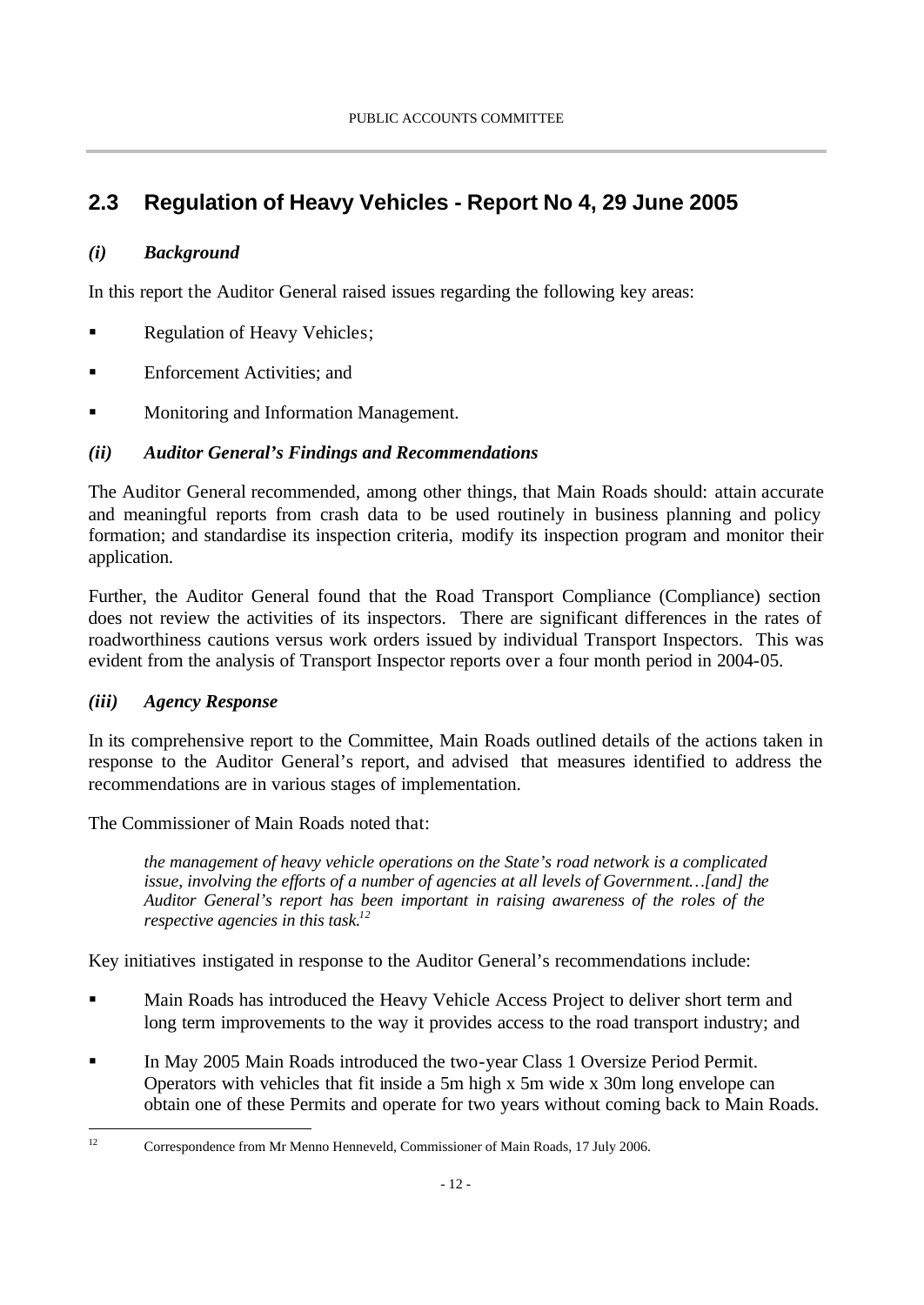As a result of the findings in relation to the rates of roadworthiness cautions versus work orders issued by individual Transport Inspectors, the Auditor General recommended that Main Roads should standardise its inspection criteria, revise its inspection program and monitor their application. In response, Main Roads indicated its Compliance section has:

ß Reviewed its practices in relation to the collection and storage of information relevant to the activities of the Transport Inspectors and a suite of reports intended for internal monitoring of individual Transport Inspector performance is in the development stage. These reports will be produced and reviewed by management on a monthly basis and will be used to establish key performance indicators.

Other initiatives to assist with addressing inconsistencies in vehicle assessments include:

- ß More careful consideration being given to individual skill levels when rostering partnerships (the Transport Inspectors work in pairs) to enhance the sharing of knowledge between teams;
- ß The purchase of additional "tools" to assist with consistent and accurate assessment of some vehicle components, including heat guns for assessing brake temperature and gauges for measuring wear in tow couplings;
- ß A review of all relevant processes and procedures, including the development of more clearly defined work instructions;
- ß A series of National Guidelines to assist the Transport Inspectors in the consistent assessment of mass, dimension and load restraint will be adopted; and
- ß A business case is to be prepared to fund the acquisition of laptop computers to allow the Transport Inspectors in-field (patrol car) access to relevant data bases, particularly the DPI Transport Executive and Licensing Information System (TRELIS), to verify information at the time of interception rather than when they return to the office. This should have a significant impact on reducing the time the Transport Inspectors are required to spend in the office and increase patrol time.

The Auditor General's report found that the Compliance section does not base its inspection program on any documented risk assessment nor analyse results for management reporting and planning purposes. However, a high level of knowledge and experience was found amongst the inspectorate and management of the section. Main Roads informed the Committee that:

- **Since transferring from the Department of Transport to Main Roads in November 2001,** the Compliance section has concentrated on recruiting and training new inspectors, rather than systems development;
- With the consolidation of recruitment and new work practices now well advanced, the next step for the Compliance section is to move to a more strategic approach. Work has commenced on developing a comprehensive Compliance Plan; and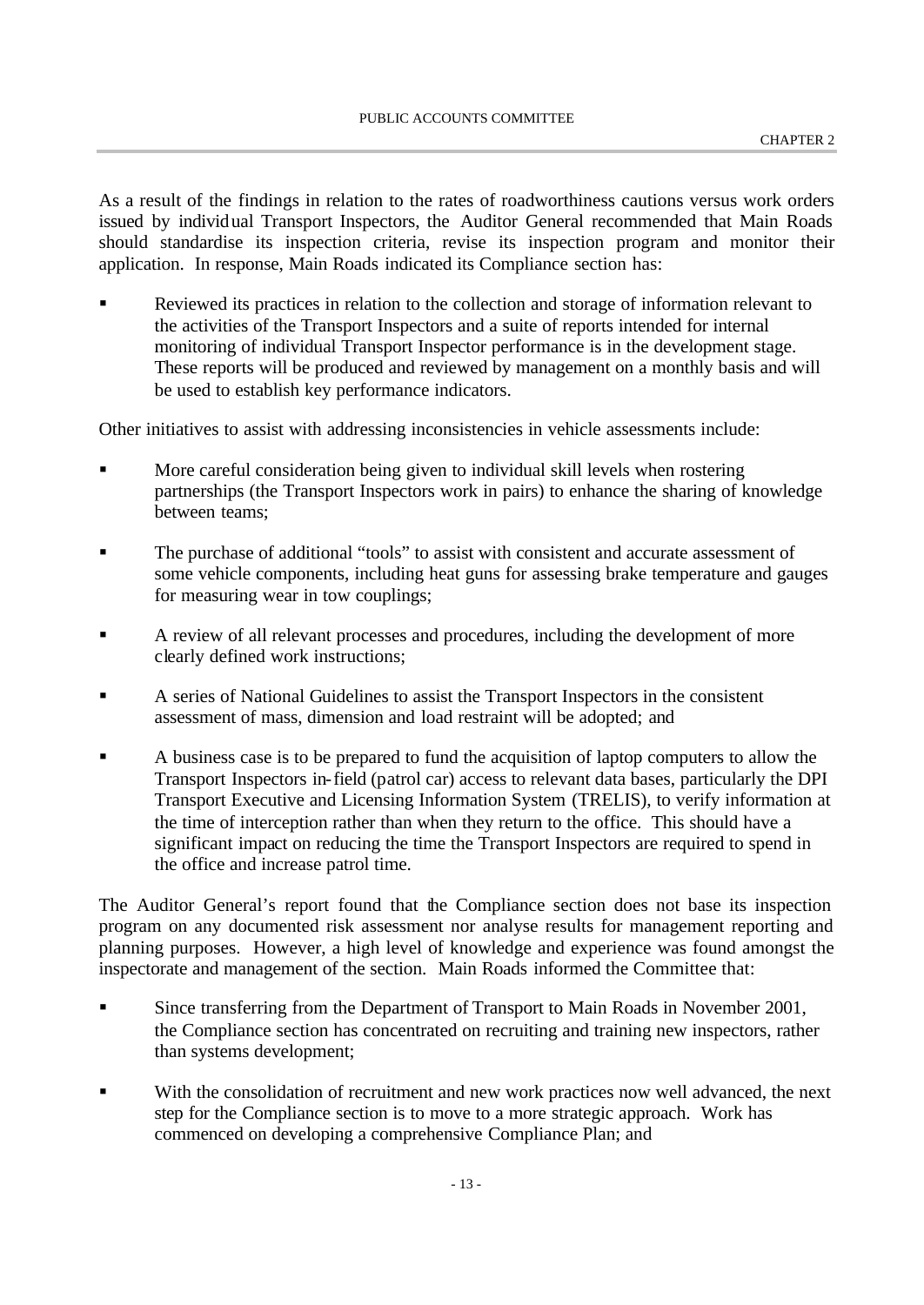ß An important requirement of a more strategic approach to compliance will be the development of a replacement system for the existing Vehicle Loads System (VLS) to allow the sharing of information across access, accreditation and compliance activities.

Initiatives identified to assist with inspection planning include the following:

- ß A Strategic Compliance area has been established within the Compliance section, responsible for planning and co-ordination of on-road compliance and enforcement strategies;
- ß A comprehensive Heavy Vehicle Operations Compliance Plan has been produced. Monitoring the efficiency and effectiveness of the compliance and enforcement outcomes is recognised as a vital component of an effective regulatory approach and this Plan sets the medium to high level direction for a conventional compliance and enforcement regime for heavy vehicles through to 2008; and
- ß An independent data base has been established to capture key information relevant to the activities of the Transport Inspectors (this is an interim measure pending a replacement system for VLS). A suite of compliance reports is now being produced on both a monthly and quarterly review cycle giving a strategic overview of the performance of the transport industry. The reports are for both internal and external distribution. A separate suite of reports intended for internal monitoring of individual Transport Inspector performance is expected to be fully developed by October 2006.

Main Roads plans to develop a new system to replace VLS with information sharing and "operator profiling" capabilities by the end of 2008. Further, a "Heavy Vehicle Compliance Calendar" is being prepared to capture the main areas of enforcement focus, areas of interest and key dates relevant to the heavy vehicle industry and its activities. It is Main Roads' intention to produce a calendar each year commencing from 2007 and distribute it to the heavy vehicle industry.

Main Roads advised that it will also be participating in the development of a national heavy vehicle enforcement strategy, being fast tracked as part of the Council of Australian Governments agenda by the National Transport Commission. Agency involvement is expected to commence in August 2006.<sup>13</sup>

## *(iv) Committee Action/Comment*

l

The Committee sought the opinion of the Auditor General in relation to the Main Roads initiatives, to which a favourable response was received. It appears Main Roads has "address[ed] all the key recommendations made in [the] examination of Heavy Vehicles".<sup>14</sup> The Committee commends Main Roads for its progress in this area and for the comprehensive manner in which it approached the request for information.

<sup>13</sup> Correspondence from Mr Menno Henneveld, Commissioner of Main Roads, 17 July 2006.

<sup>14</sup> Correspondence from Mr Des Pearson, Auditor General, 30 August 2006.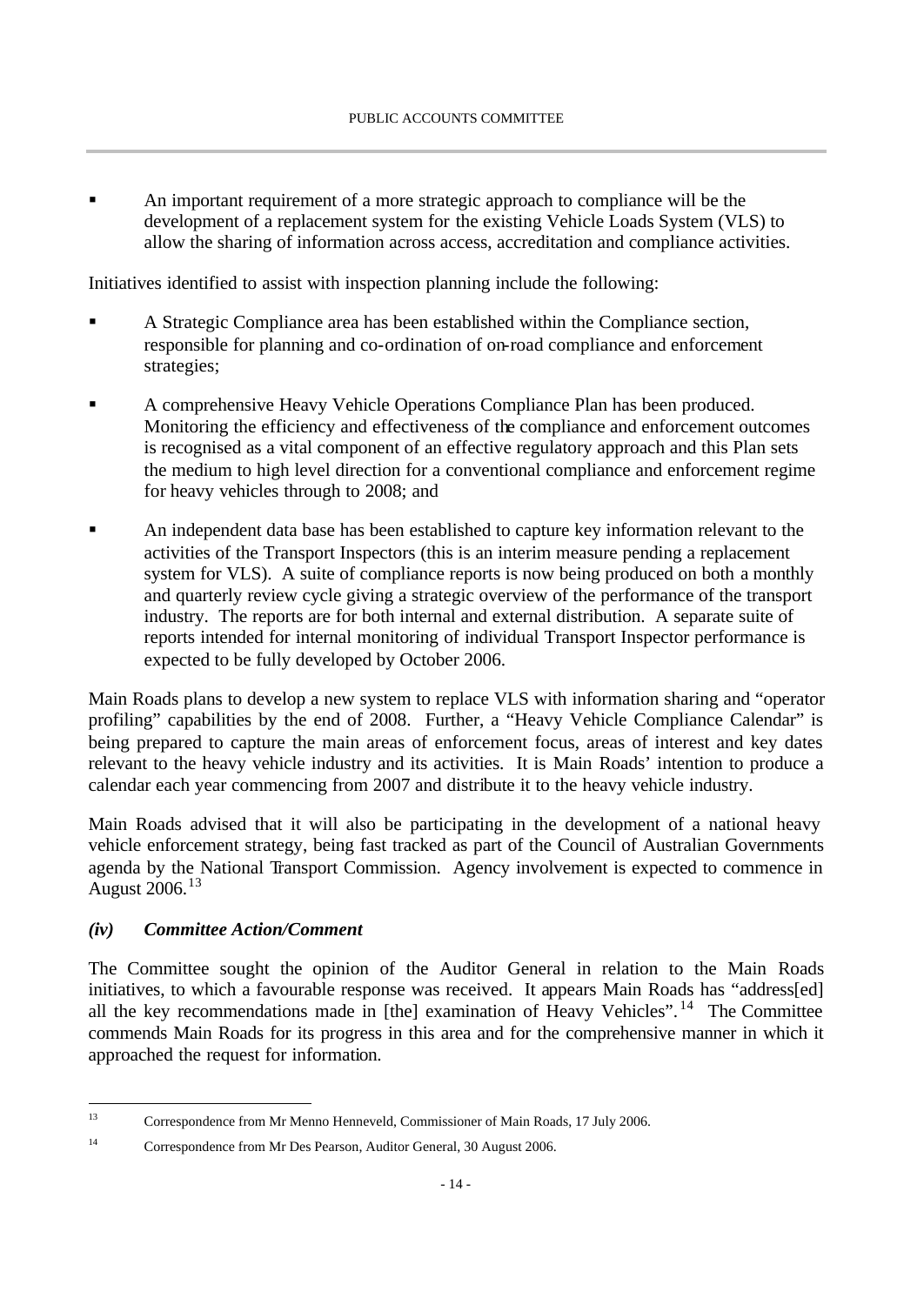After some consideration, the Committee resolved to clarify two aspects of the implementation process and follow up on the progress of the business case for the VLS and the proposed amendments to legislation that have a direct impact on Main Roads. Main Roads' response will be incorporated into the Committee's subsequent review of the Auditor General's reports in 2007.

# **2.4 Administration of Protection of Old Growth Forest Policy Funding Programs - Report No 6, 25 August 2005**

### *(i) Background*

In May 1999 the Commonwealth and WA governments signed a Regional Forest Agreement to reduce logging of Jarrah and Karri from State forests and established a Business Exit Assistance (BEA) package to assist businesses in exiting the industry. Guidelines were developed to administer the scheme.

In February 2001, as part of its Protection of Old Growth Forest's Policy, the State government immediately ceased logging in 99 per cent of WA's remaining old growth forests and the Commonwealth government withdrew its support and involvement in the process. At that time, eight applications under the existing guidelines had been received and it was determined that the existing guidelines should remain in place until new guidelines could be introduced.

The Department of Industry and Resources (DOIR) was the agency given responsibility for implementing the BEA Program. This program, with a budget of \$74 million, was designed to assist businesses to leave the native forest timber industry. The Auditor General's report examined the administration of the BEA program.

#### *(ii) Auditor General's Findings and Recommendations*

The report found that there were major shortcomings in the BEA process and documentation, specifically inadequate assurance that BEA has been allocated according to the Program Guidelines or that consistency and fairness throughout the process was achieved.

#### *(iii) Agency Response*

In response to the Committee's request for a report, DOIR advised that the Timber Industry Assistance Program is now near completion. Eleven of the 161 applications received remain to be finalised.

In responding to the Committee, the DOIR expressed a view that the Auditor General "did not take into account most of the factual information provided which resulted in an overly critical report".<sup>15</sup> The DOIR accepted small errors resulted from the rush to implement the program, however suggested that the Auditor General "presented no definitive evidence that the State

l

<sup>&</sup>lt;sup>15</sup> Correspondence from Dr Jim Limerick, Director General, Department of Industry and Resources, 29 May 2006, p. 6.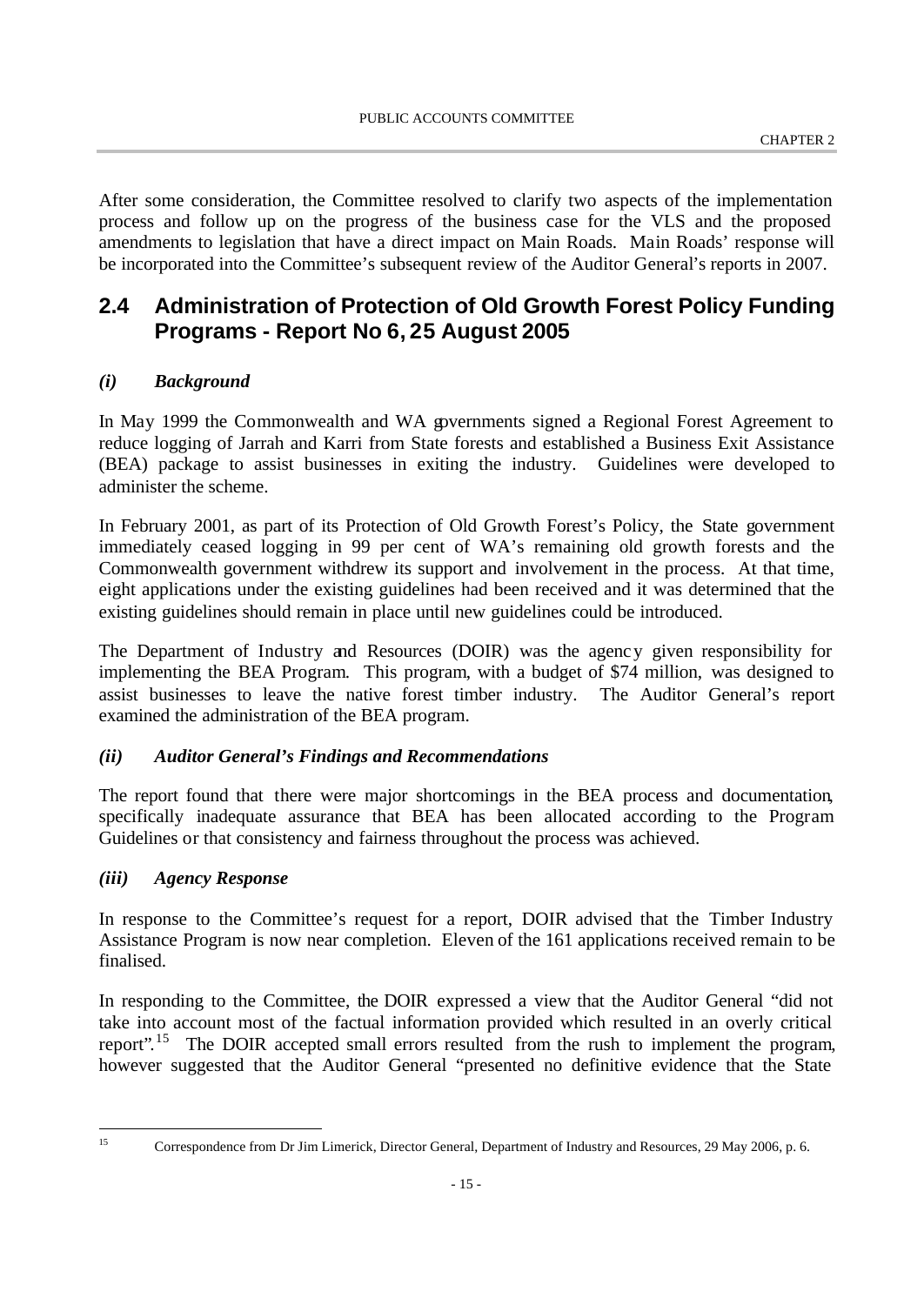(hence the taxpayers) had suffered financially by the Department's administration of the program". 16

### *(iv) Committee Action/Comment*

The Committee was concerned to note some of the comments made in relation to this audit and wrote to the Auditor General requesting feedback on the response.

The Committee has received a response from the Auditor General in relation to this review and has resolved to revisit the matter in a subsequent report following further consideration of the issues raised by both the DOIR and the Auditor General. The outcome of those considerations will be reported in the Committee's review of Auditor General Reports in 2007.

# **2.5 Contract Management of the City Rail Project - Report No 7, 31 August 2005**

## *(i) Background*

New MetroRail, the biggest public infrastructure initiative underway in WA, is the project name for the expansion of the Perth me tropolitan passenger rail network and comprises:

- ß The Southern Suburbs Railway (Perth to Mandurah);
- ß An extension of the existing Northern Suburbs Railway;
- A spur line to Thornlie; and
- 93 new rail cars.

The City Rail Project is considered to be the most challenging component of the New MetroRail Project and involves civil, structural and drainage works from Perth to the Narrows Bridge, including approximately 700 metres of tunnelling.

The City Rail contract was awarded on 14 February 2004 to Leighton Contractors Pty Ltd (the Contractor), with a completion date of 23 October 2006. On behalf of the State, the Public Transport Authority (PTA) is the project owner, contract principal and contract manager of the City Rail Project.

The Auditor General's report examines the PTA's contract management processes and systems in relation to the City Rail Project with consideration given to implications for ongoing contract management.

l

<sup>16</sup> *ibid*.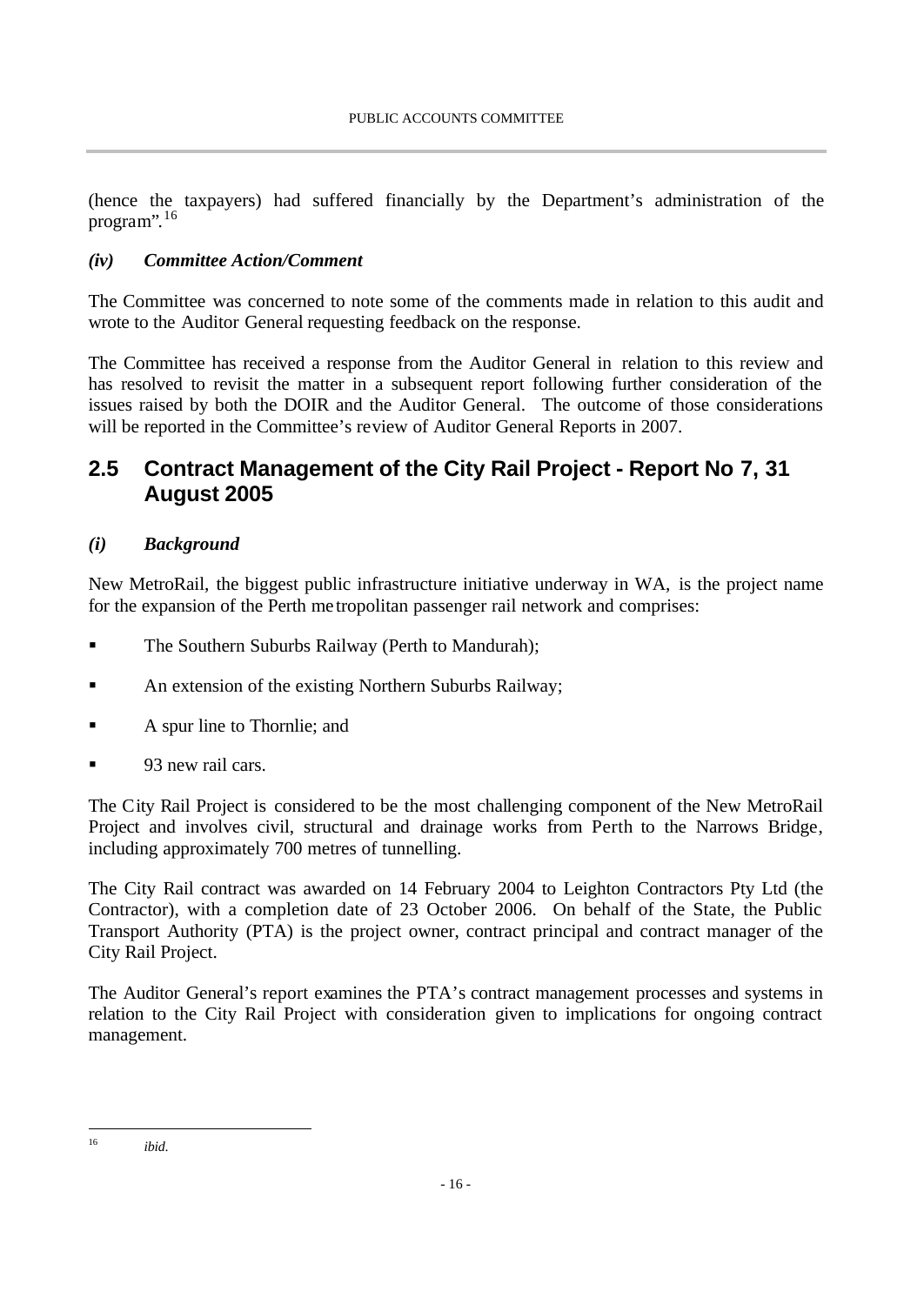#### *(ii) Auditor General's Findings and Recommendations*

The report found that at 30 June 2005, the PTA was capably fulfilling its contract management role and should continue to monitor the Contractor's performance; develop contingency plans in the event the project runs late; retain an experienced contract management team through to the conclusion of the City Rail Project; review City Rail budget to ensure contingencies are provided for; and conduct a post project evaluation to provide information for the delivery of future public infrastructure projects.

The audit recommended that the PTA should continue to monitor the Contractor's performance and give priority to developing contingency plans in the event that the City Rail project is significantly late.

The audit was satisfied with the performance of the contract management team and suggested that its contract management practices, together with any lessons learned should be shared with other agencies. To this end, a post-project evaluation of the contract model was suggested, to inform the delivery of future infrastructure projects.

#### *(iii) Committee Action/Comment*

Given that this project was at the halfway mark, the Committee requested the PTA provide it with a briefing toward the end of the project. At the time of the Committee's request project completion was scheduled for December 2006, however, the project is now expected to be complete in July 2007. The PTA has agreed to provide the Committee with a detailed briefing toward the latter stages of the project. Consequently, the Committee will include its evaluation in its 2007 review of Auditor General's reports.

# **2.6 Early Diagnosis: Management of the Health Reform Program - Report No 5, 14 June 2006**

#### *(i) Background*

In August 2004 the State Government assigned the Health Reform Implementation Taskforce (HRIT) with the brief to implement the recommendations of the Health Reform Committee report. The health reform program is the blueprint for transforming the public health system of WA. The HRIT has as its Executive Chairman, the Director General of the Department of Health (DoH).

There are 99 distinct health reform projects. This performance examination reviewed a sample of fifteen of the 99 projects to see how well the HRIT was managing the reform program and whether it was fulfilling its role to deliver anticipated outcomes on-time and on-budget.

#### *(ii) Auditor General's Findings and Recommendations*

The Auditor General found that while there had been some early achievements, most of the reform projects examined were delayed and behind schedule and there was inadequate project management and reporting. Recommendations made to the HRIT included that it should: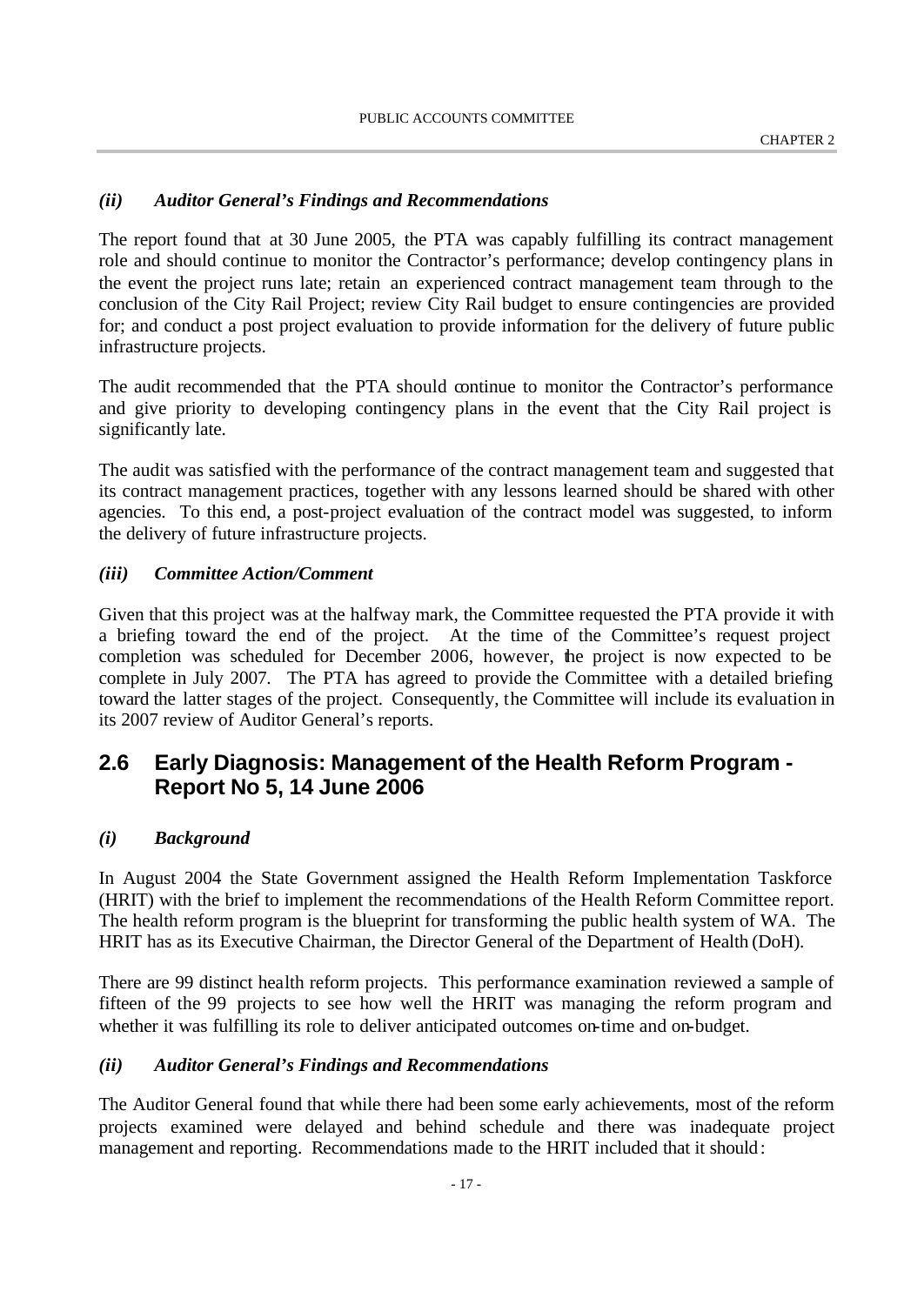- Identify and address the extent and causes of project delays;
- ß Ensure that good record keeping practices are observed and project approvals are documented;
- ß Prepare documentation containing information that will facilitate effective project planning, implementation, monitoring and evaluation; and
- ß Regularly report progress in implementing health reforms and ensure that report contains relevant, complete and accurate information about project progress, changes to project scope and expenditure against budget. $17$

### *(iii) Agency Response*

In its report to the Committee the DoH provided an overview of the improvements achieved and those planned, in response to the Auditor General's report. Following is a summary of the key recommendations and the responses provided to the Committee:

**HRIT** should identify and address the extent and causes of project delays

#### *Achieved:*

- − A review of project status in relation to the Health Reform Committee Recommendations according to government endorsed timeframes was completed in May 2006 and tabled in Parliament on 14 June 2006.
- Progress of the health reform program was tabled at the Health Reform Implementation Steering Committee meeting 6 and 7 June 2006.

#### *Planned:*

- − A Year 2 Review is planned for August 2006, which will include documentation of project status, extent and cause of project delays, risk mitigation and benefits realisation.
- ß HRIT should ensure good record keeping practices are observed and project approvals are documented.

## *Achieved:*

l

These paractices are currently under review as part of a revision of the project management framework to be implemented during the first quarter 2006/07.

<sup>17</sup> Auditor General's Report, Western Australia, *Early Diagnosis: Management of the Health Reform Program,* Report 5 June 2006, p.7.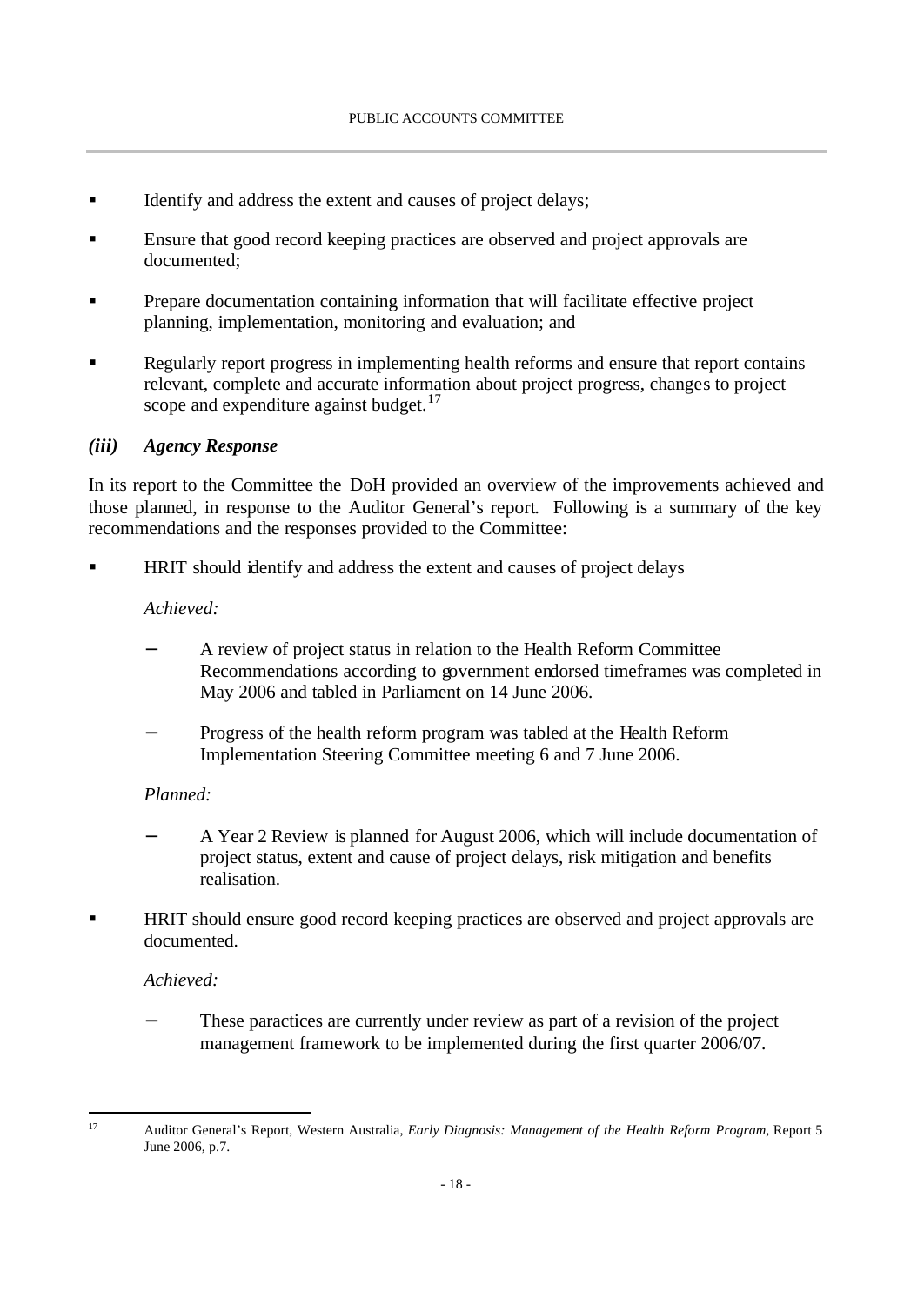### *Planned:*

- Documentation of project status approval will be updated as part of the planned Year 2 Review.
- ß HRIT should prepare documentation containing information that will facilitate effective project planning, implementation, monitoring and evaluation.

#### *Achieved:*

− HRIT have clearly defined the objectives and targets of the health reform program and incorporated them within whole of agency planning via the WA Health Operational Plan 2006/07.<sup>18</sup>

#### *Planned:*

- Revision of the project management framework is currently in progress. This will include documentation on project planning, implementation, monitoring and evaluation and will be complimented by the more detailed documentation gained via the Year 2 Review.
- ß HRIT should regularly report progress in implementing the health reforms and ensure that reports contain relevant, complete and accurate information about project progress, changes to project scope and expenditure against budget.

#### *Achieved:*

- The HRIT website includes regular updates on the outcomes and achievements of the programs and progress is regularly reported to the Government's Economic Review Committee as part of reporting requirements established for 2006.
- Reporting on specific aspects of the program is made directly to the Minister for Health, including the Capital Works Program, Mental Health Strategy and Activity Targets.

#### *Planned:*

− Annual and quarterly reporting on health reform progress is scheduled throughout 2006/07.

#### *(iv) Committee Action/Comment*

The Committee considered the information provided by the DoH and resolved to seek further input from the OAG as to the effectiveness of the approach taken.

l

<sup>18</sup> This may be viewed at http://www.health.wa.gov.au/HRIT/publications/index.cfm.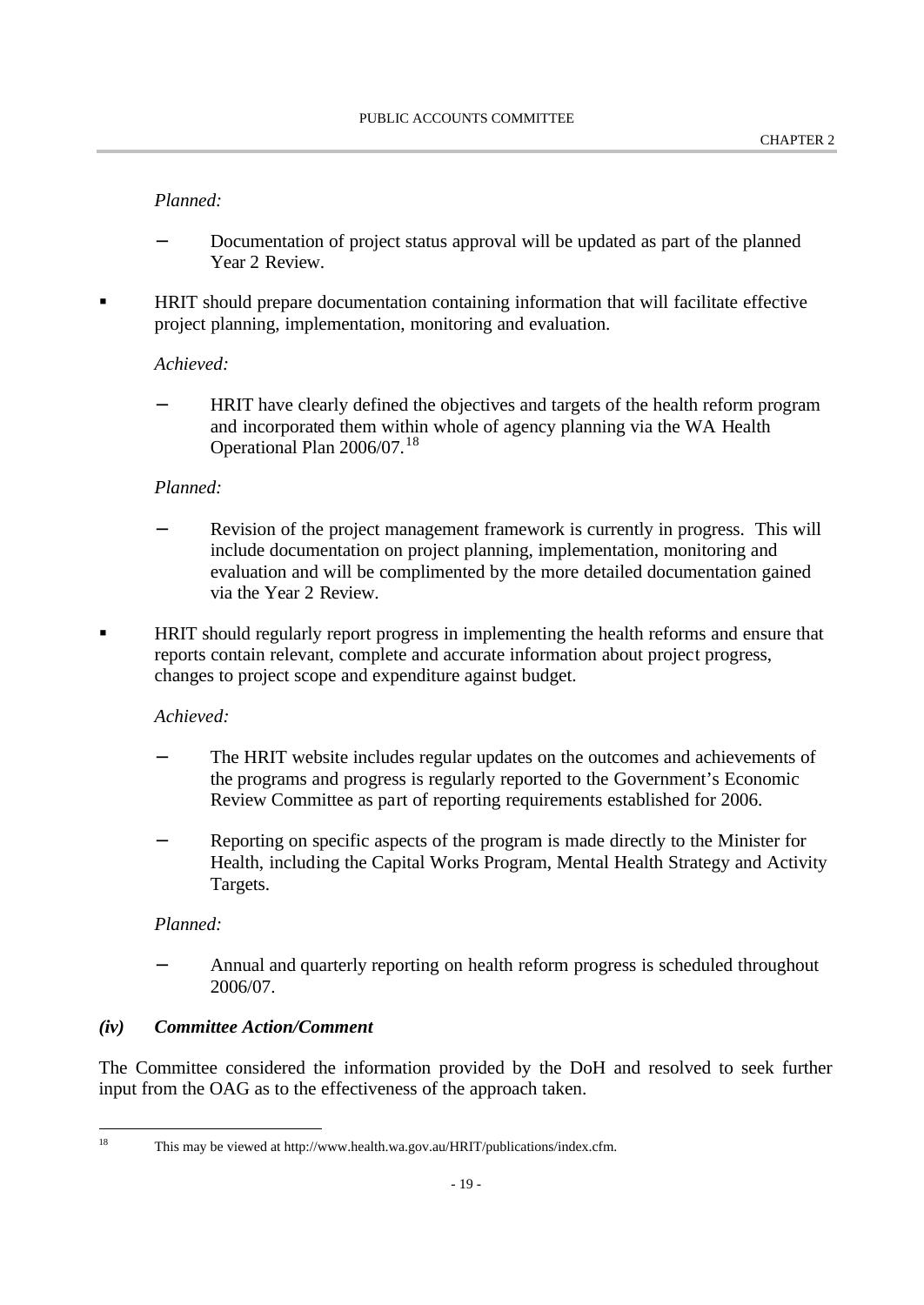In response the OAG advised that there are questions that require clarification, in particular:

- What assurance does the Director General now have that says the data now being reported is reliable? In an example noted by the Auditor General there were instances when projects were recorded as complete however they were still subject to ongoing activity.
- ß How effectively does the Year 2 Review determine the extent and cause of project delays, risk mitigation and benefits realisation?
- ß In addition to the HRIT website updates how does WA Health intend to report the outcomes and achievements of the health reform program to the wider community?

The Committee notes the Auditor General's intention to monitor the health system's progress and revisit the health reforms within the next three years. The Committee has sought a copy of the Year 2 Review for further consideration and will take an interest in future developments.

The following chapter provides details of reports that will be completed in the Committee's 2007 review due to the lead time allowed for agency responses to the request for information.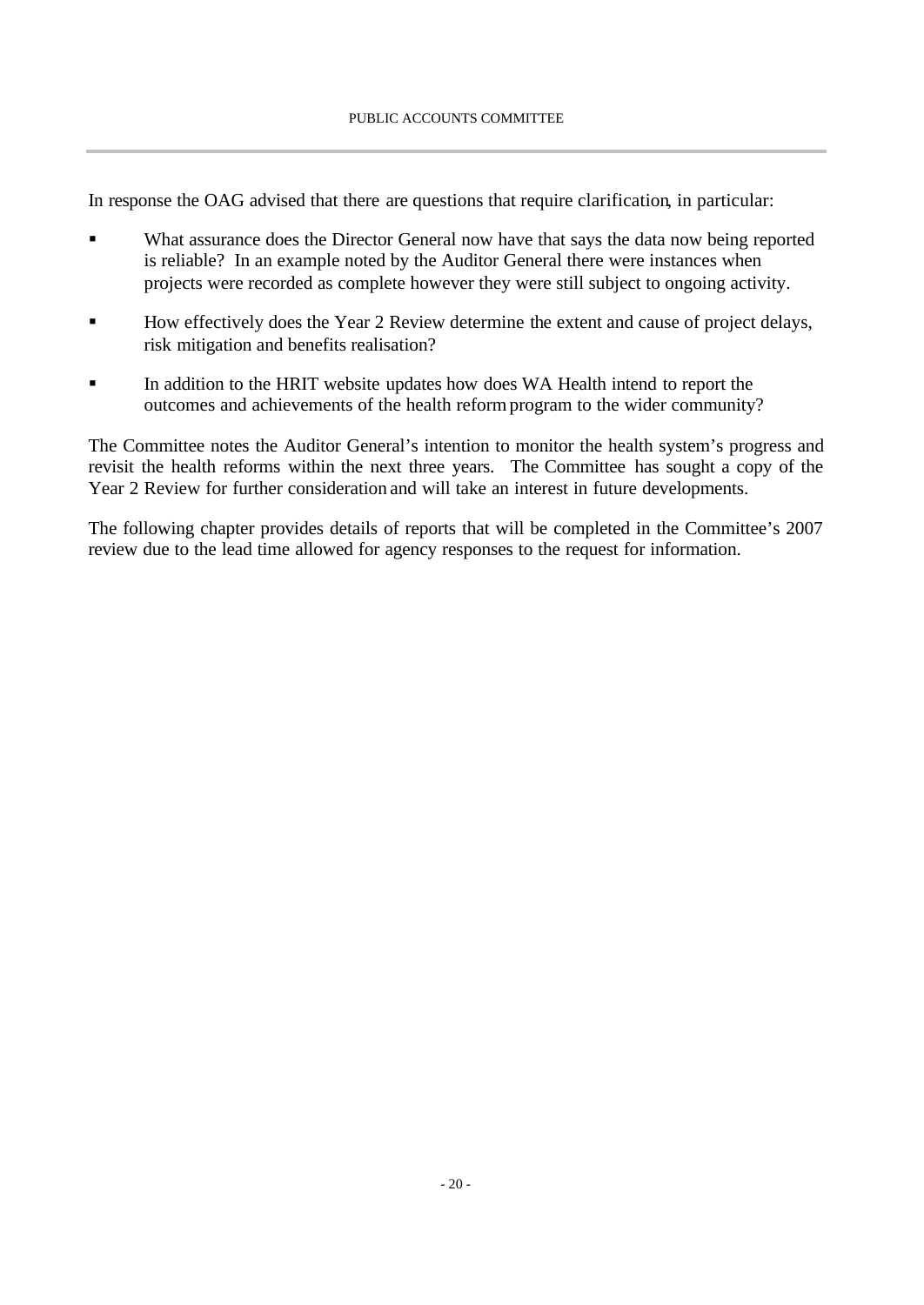# **CHAPTER 3 REVIEWS TO BE COMPLETED IN 2007**

# **3.1 Introduction**

Agencies that are the subject of Auditor General Reports are given 12 months to respond to the Committee's request for details on the implementation or otherwise of the recommendations contained therein. There were a number of these reports tabled in the Parliament between 1 July 2005 and 30 June 2006 which have not yet reached the stage of agency reporting. In some cases agencies have requested an extension of time to report to the Committee. This chapter provides some detail on those reports, which it is anticipated will be included in the Committee's 2007 review.

# **3.2 Second Public Sector Performance Report - Report No 8, 19 October 2005**

# **(a) Production, Transport and Disposal of Controlled Waste**

## *(i) Background*

In its role of monitoring and enforcing the *Environmental Protection (Controlled Waste) Regulations 2004* the Department of Environment manages the production, transport and disposal of controlled waste. This report looks at the accuracy, reliability and security of the Controlled Waste Tracking System; the systems in place with regard to training, licensing and inspection and the Department's approach to incident investigation and enforcement.

## *(ii) Auditor General's Findings and Recommendations*

The Auditor General found that problems with the Controlled Waste Tracking System (CWTS) launched in January 2004 make it difficult to gain reliable data from the system which affects its usefulness as a management tool.

The Auditor General recommended that inspections should be planned using a risk-based approach and that records of driver's licenses within CWTS need to be checked to eliminate duplicate and outdated records.

# **(b) Regulation of Child Care Services**

## *(i) Background*

The Department of Community Development (DCD) is responsible for administering the *Community Services Act 1972*, the *Community Services (Child Care) Regulations 1988* and *Community Services (Outside School Hours Care) Regulations 2002* in relation to child care services. This report examined DCD's licensing and compliance activities for child care providers.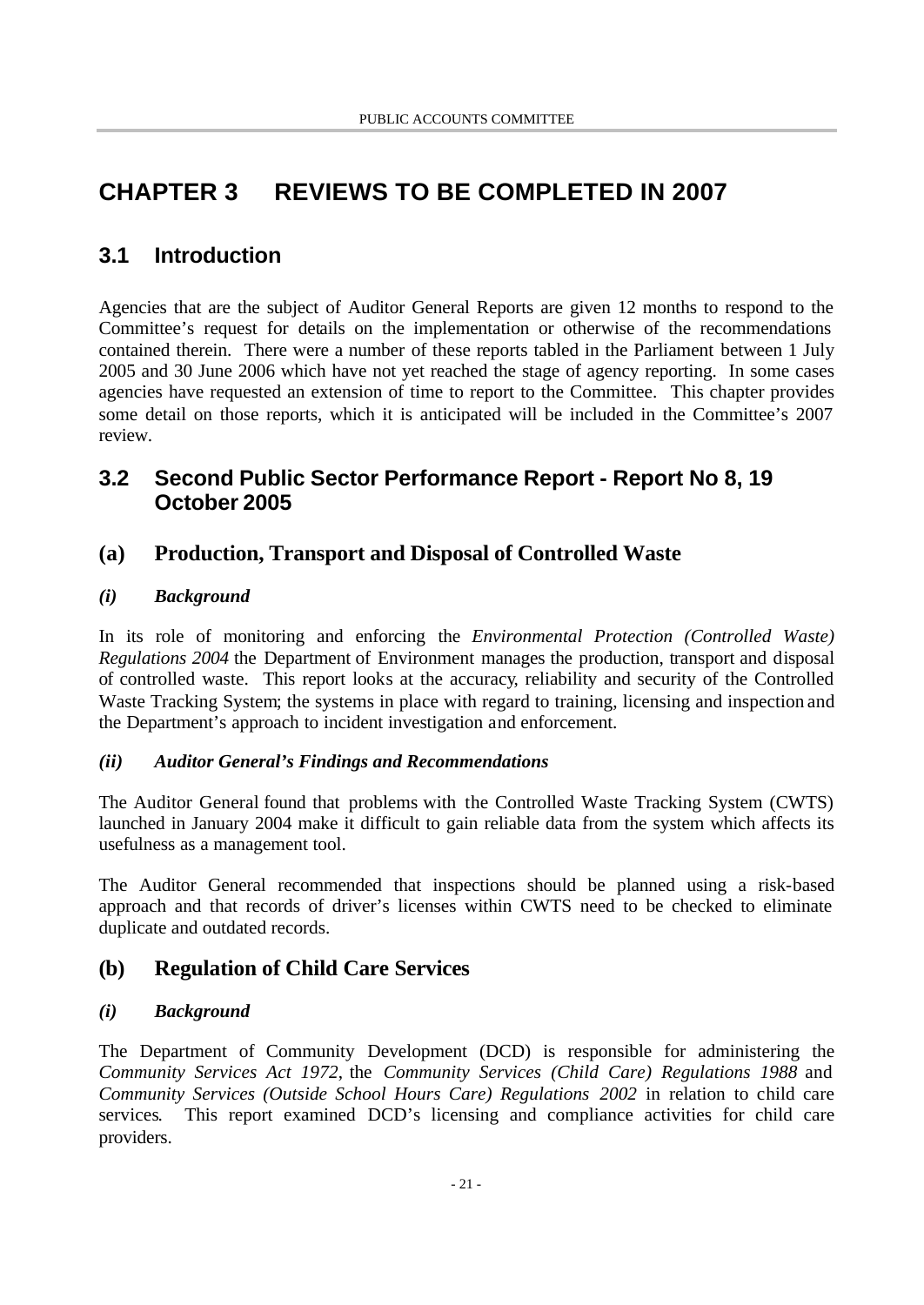## *(ii) Auditor General's Findings and Recommendations*

The report found that DCD adequately assess applications for new or renewed licences, however made recommendations to improve current practices, including the:

- ß Assessment of the number and qualification of staff in its centres;
- ß Classification of the significance of regulation breaches in order to determine noncompliance levels and what constitutes grounds for prosecution; and
- ß The time taken to conduct investigations of complaints and allegations into child maltreatment.

# **(c) The Personnel and Payroll Processing Function at the Department of Education and Training**

## *(i) Background*

As the largest State Government employer it is essential that the Department of Education and Training (DET) effectively coordinates, controls and monitors its personnel and payroll function. Concentrating on the period from March 2004 to March 2005 this report examined the adequacy of DET's personnel and payroll processing functions.

## *(ii) Auditor General's Findings and Recommendations*

The Auditor General found high employee turnover in the personnel and payroll branch in 2004 and that although 98 per cent of pays were correct, improvements are needed in DET's control environment to ensure reliability of pay and leave entitlements. The report recommended that DET should establish performance measures to monitor and evaluate the efficiency and effectiveness of the personnel and payroll function.

# **(d) Follow-up Performance Examination on 2001 Report** *Life Matters: Management of Deliberate Self-Harm in Young People*

## *(i) Background*

This report was a follow up Performance Examination on the Auditor General's 2001 Report *Life Matters: Management of Deliberate Self-Harm in Young People,* which compared the care given by hospital emergency departments and community mental health services with medical guidelines.

## *(ii) Auditor General's Findings and Recommendations*

The report found that limited progress has been made in addressing recommendations. The Auditor General recommended that the DoH should expedite initiatives to support psychiatric review in hospital emergency departments and monitor compliance with the National Mental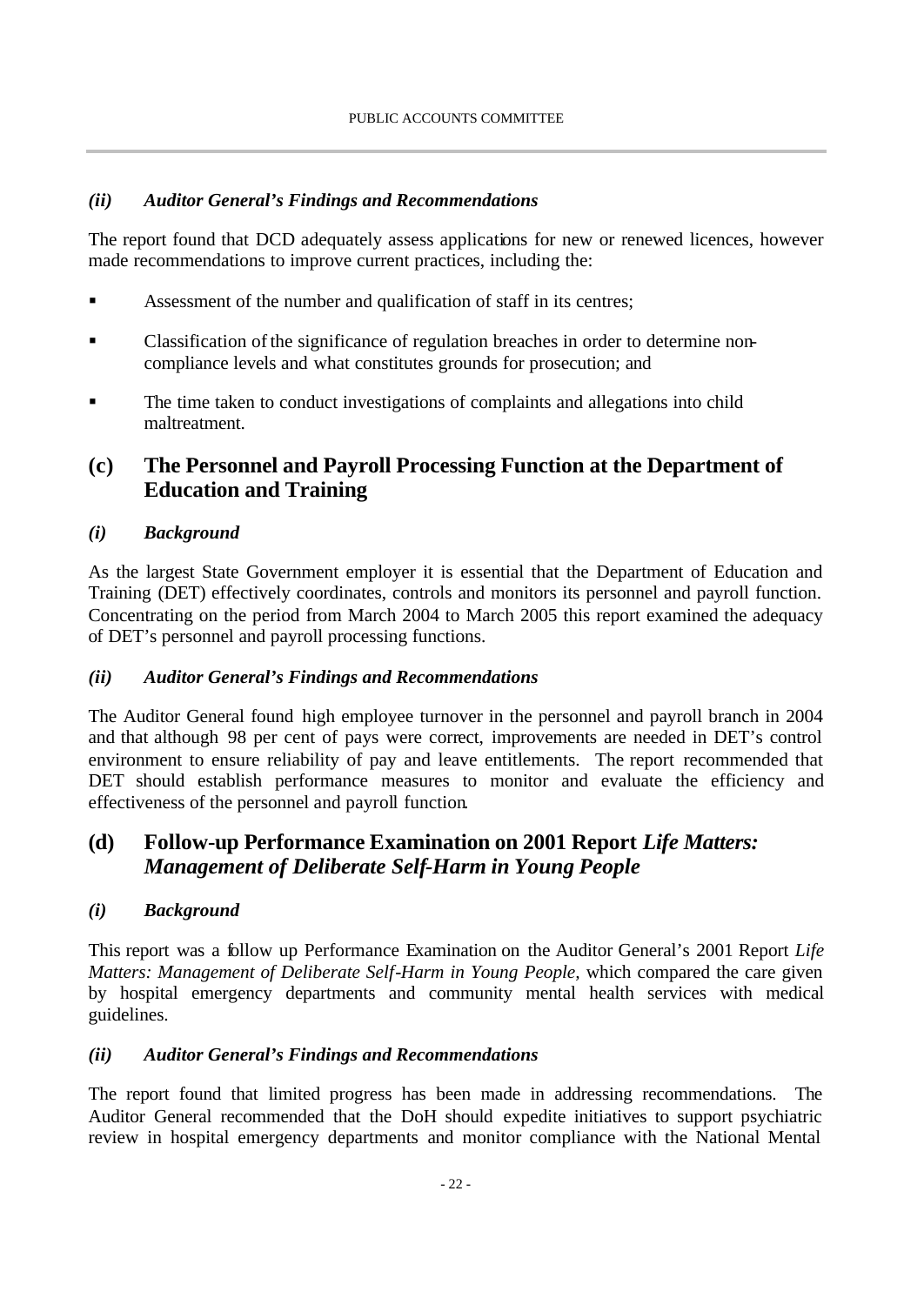Health Standards. The Auditor General also saw a need for DoH to improve coordination between hospitals and community health services by developing and implementing similar protocols. The report recommended the DoH assess its progress in achieving State Mental Health Strategy objectives.

The Committee notes that in September 2006, the Legislative Council's Standing Committee on Public Administration reported on the compliance of the DoH with the recommendations of the Auditor General's report. That Committee identified specific improvements to enhance the management of young people at risk of deliberate self harm, within the context of more effective and efficient administrative practices. 19

# **3.3 Third Public Sector Performance Report - Report No 9, 16 November 2005**

# **(a) Unauthorised Driving - Unlicensed Drivers and Unregistered Vehicles in Western Australia**

### *(i) Background*

l

The Department of Planning and Infrastructure (DPI) is responsible for administering and enforcing Western Australia's driver and vehicle licensing laws. The detection and prosecution of unauthorised drivers is the primary responsibility of the Western Australian Police. In this report the Auditor General assessed the arrangements in place to deal with unauthorised driving which covered both unlicensed drivers and unregistered vehicles in Western Australia.

## *(ii) Auditor General's Findings and Recommendations*

The Auditor General found that there is a need for reliable data on the incidence of unauthorised driving in Western Australia and that the ability to detect and prosecute unauthorised drivers by Police and DPI is limited by legal and technical difficulties. It is anticipated that this situation may change with amendments to the *Road Traffic Act 1974*. The Auditor General recommended the DPI:

- **EXECUTE:** Determine the incidence and type of unauthorised driving in WA so that it can assess the risks posed to the community; and
- **EXECUTE:** Actively pursue amendments to the *Road Traffic Act 1974* to enable Police to issue an infringement notice rather than a court summons to people caught driving an unregistered vehicle and to allow court orderlies to accept surrendered licences by disqualified drivers.

The Auditor General recommended that the Western Australian Police:

<sup>19</sup> Western Australia, Legislative Council, Standing Committee on Public Administration, *Compliance of the Department of Health with Recommendations of the Auditor General's 2001 Report on Life Matters: Management of Deliberate Self-Harm in Young People,* September 2006.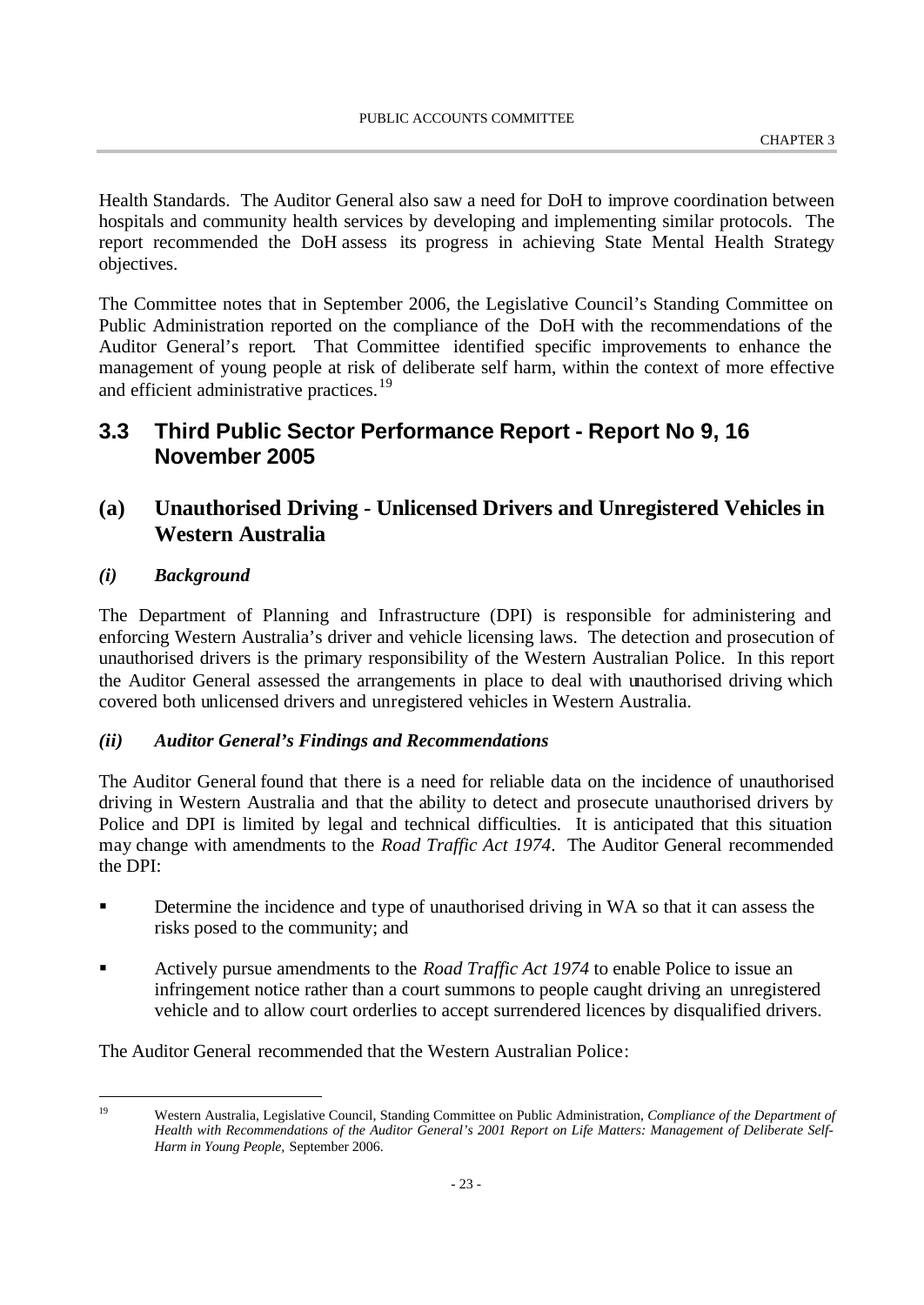- ß Expedite development of high volume electronic licence and registration checks to increase detection of unauthorised driving; and
- Give priority to resolving the issues delaying the proclamation of stronger 'owner onus' legislation passed by Parliament in 2000 but yet to be proclaimed.<sup>20</sup>

# **(b) The Management of the Light Vehicle Fleet**

## *(i) Background*

l

State Fleet, a branch of the Department of Treasury and Finance (DTF) is responsible for leasing passenger and light commercial vehicles to government agencies. This report examined the management of the light vehicle fleet, concentrating on the period fom August 2004 to June 2005, using four sample agencies:

- ß Department of Indigenous Affairs;
- ß Disability Services Commission;
- **Fremantle Port Authority; and**
- ß Fire and Emergency Services Authority.

## *(ii) Auditor General's Findings and Recommendations*

The Auditor General found that although the WA Government Fleet Policy and Guidelines provide an adequate framework for the management of the fleet, that framework is not kept up-todate. This would require whole of government monitoring and measurement by the Fleet Steering Committee, and it would appear that this is not current practice. The Auditor General recommended:

- ß The Fleet Steering Committee enhance its whole of government measurement, monitoring and management of the fleet; and
- ß Government agencies should ensure that they have up-to-date fleet management plans to provide for a cost effective balance of fleet composition and utilisation to achieve operational needs.<sup>21</sup>

<sup>20</sup> Auditor General's Report, Western Australia, *Third Public Sector Performance Report 2005,* Report 9 November 2005, p.5. The 'owner onus' legislation makes owners of vehicles identified by speed or red light cameras responsible for unauthorised driving, unless they give a sworn statement either naming the actual driver or giving good reasons as to why they cannot identify the driver.

<sup>21</sup> Auditor General's Report, Western Australia, *Third Public Sector Performance Report 2005,* Report 9 November 2005, p.15.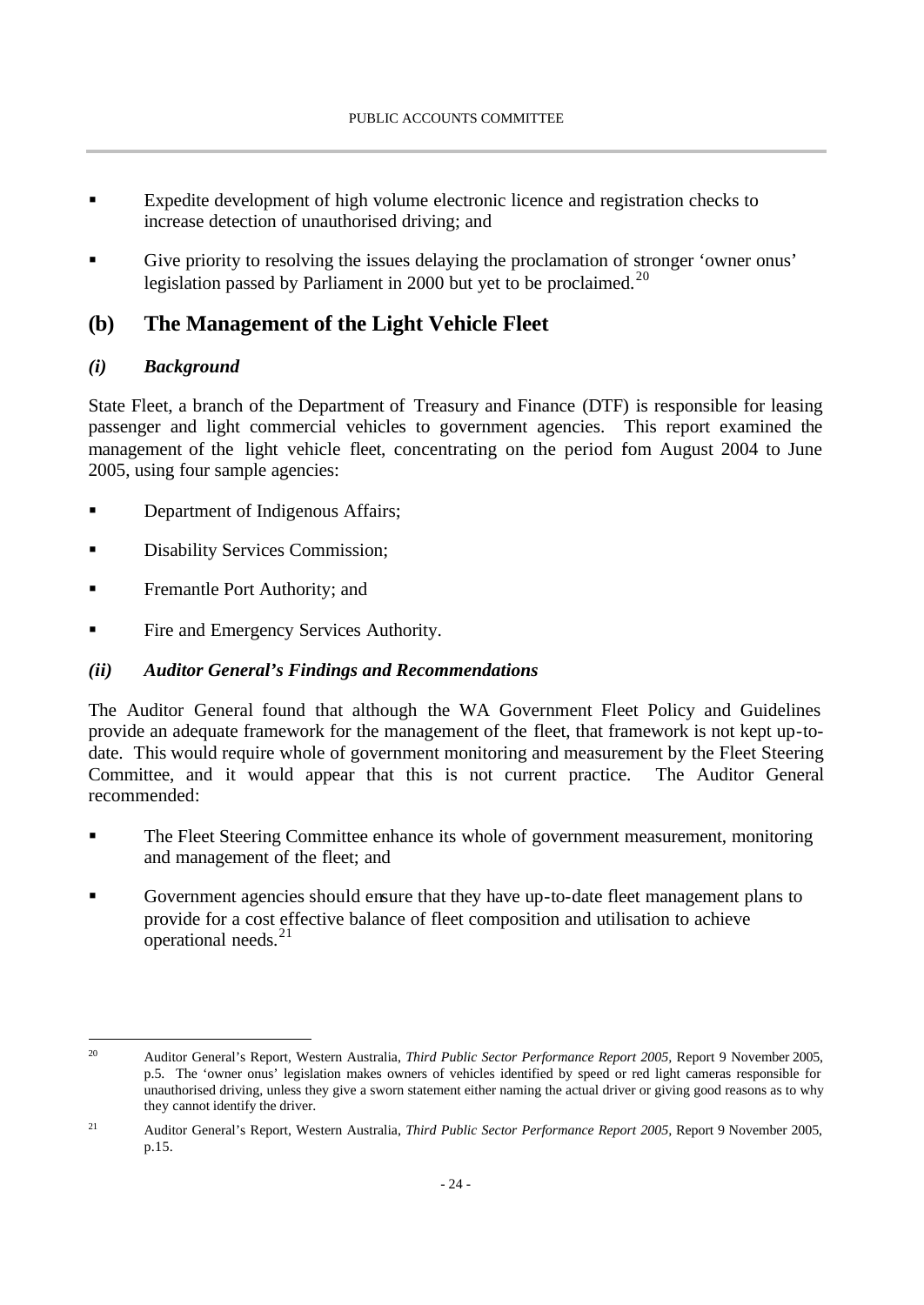# **(c) Follow-up Performance Examination on the 2002 Report** *Level Pegging: Managing Mineral Titles in Western Australia Report*

## *(i) Background*

This report is a follow up performance examination on the Auditor General's 2002 Report *Level Pegging: Managing Mineral Titles in Western Australia* which considered how the (then) Department of Minerals and Petroleum Re sources (DMPR) managed mineral titles. In 2002 the DMPR was incorporated into the Department of Industry and Resources (DOIR).

## *(ii) Auditor General's Findings and Recommendations*

The Auditor General found that DOIR has made significant progress in implementing the report's recommendations with regard to: improving recordkeeping practices and mineral title application assessments. However, mineral title application assessment time is still longer than targets and the DOIR, while now monitoring mineral exploration reports for compliance, does not initiate forfeiture for non-compliance. Recommendations by the Auditor General to the DOIR included:

- **Establishing and implementing criteria for assessing exploration licence applicants' work** programme and technical and financial resources;
- ß Further improve timeliness of the mineral titles applications process;
- ß Forfeit titles for non-compliance with legislative requirements for mineral exploration reports;
- **•** Proceed with current plans to audit annual expenditure on tenements; and
- ß Build on the guidelines for granting expenditure exemptions, particularly in relation to exemptions sought in relation to plant and machinery and the ground being unworkable.<sup>22</sup>

# **3.4 Third Making the Grade? Financial Management of Schools - Report No 10, 16 November 2005**

## *(i) Background*

l

In this report the Auditor General assessed the financial management practices of schools and the management processes Department of Education and Training (DET) has in place to support and monitor them.

<sup>22</sup> Auditor General's Report, Western Australia, *Third Public Sector Performance Report 2005,* Report 9 November 2005, p.37.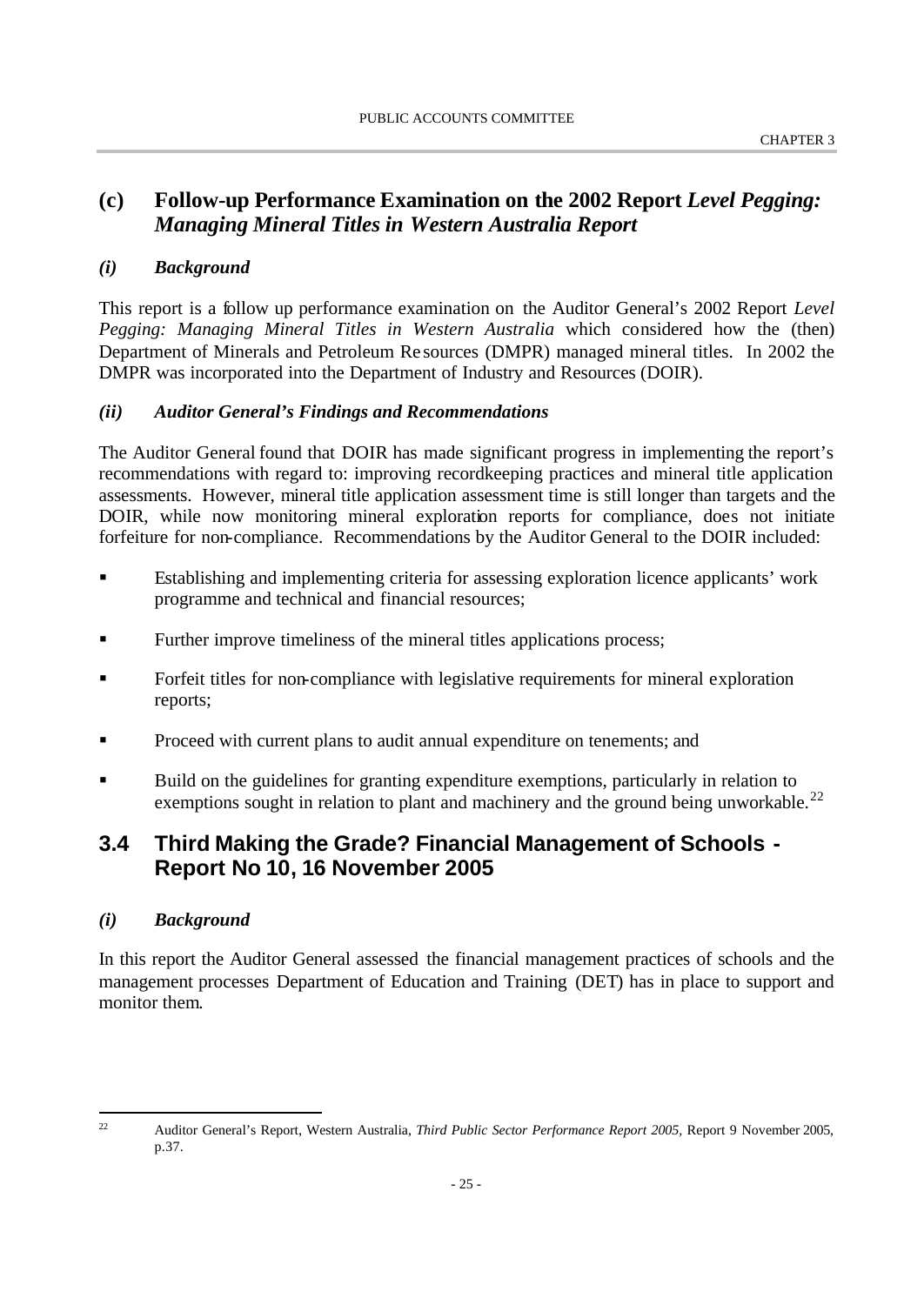## *(ii) Auditor General's Findings and Recommendations*

The Auditor General found that DET is aware of ongoing problems being faced by schools in ensuring that purchases, payments and assets are well managed and value for money is achieved. However, schools are not meeting legislated and departmentally set standards of financial management practices. The Auditor General recommended that DET develop and implement a coordinated program with clear objectives, targets and timelines, in addition to the number of initiatives it has already instigated.

# **3.5 Progress with Implementing the Response to the Gordon Inquiry - Report No 11, 23 November 2005**

## *(i) Background*

In December 2002 in response to the Gordon Inquiry into family violence and child abuse in Aboriginal communities, the State Government released an Action Plan that contained more than 120 initiatives and was supported by \$66.5 million in new funding. Fifteen agencies were given responsibility for implementing the initiatives. In April 2005 the Department of Indigenous Affairs became the agency responsible for the Action Plan's Secretariat.

One of the key themes of the Action Plan was to enhance the way agencies worked together to deliver more effective services. This report examined the effectiveness of reporting and monitoring the progress of implementing the Action Plan, three years since its release.

## *(ii) Auditor General's Findings and Recommendations*

The Auditor General evaluated 10 key initiatives: six initiatives put into action by the Department for Community Development and four initiatives executed by the Western Australian Police. In evaluating this sample the Auditor General reported that "seven initiatives have been implemented or substantially progressed on time and none of the seven have exceeded their budget."<sup>23</sup>

The Auditor General found current oversight arrangements should be revisited due to a need for advanced cooperation and collaboration between agencies to ensure that the process of putting these initiatives into action is accelerated.

The Auditor General recommended that the Department of Indigenous Affairs, in conjunction with participating agencies, establish reporting arrangements to monitor the progress of initiatives and finalise an evaluation framework that assesses if the Action Plan is making a difference.

l

<sup>23</sup> Auditor General's Report, Western Australia, *Progress with Implementing the Response to the Gordon Inquiry,* Report 11 November 2005, p.16.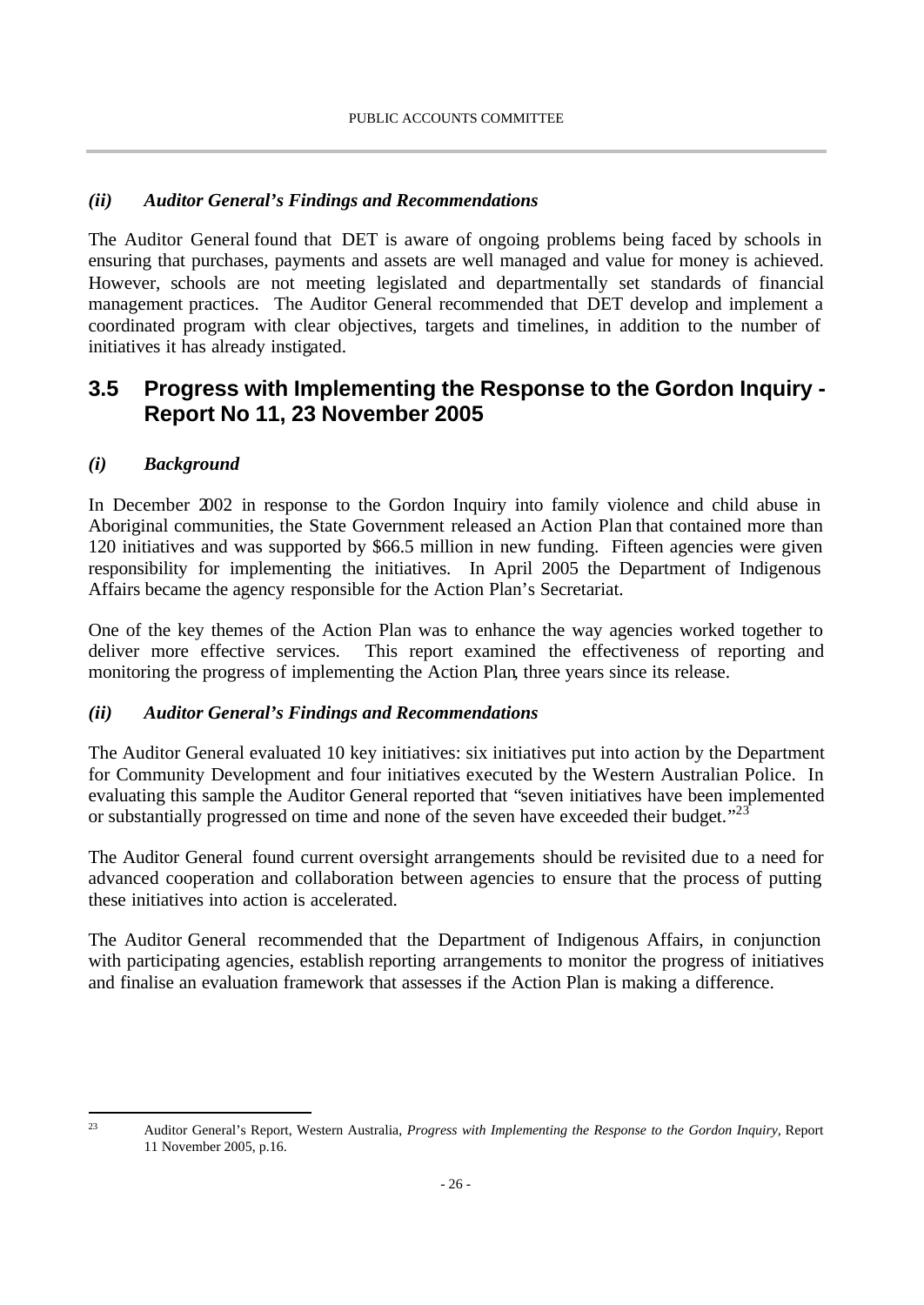# **3.6 Management of the TRELIS Project - Report No 1, 12 April 2006**

#### *(i) Background*

The Department of Planning and Infrastructure (DPI) became officially responsible for the Transport Executive and Licensing Information System (TRELIS) Project in July 2002, following the amalgamation of the Department of Transport and the Ministry for Planning. TRELIS is the critical computer system used to support licensing of drivers; registration of vehicles; and collection of fees for the Insurance Commission, the Police and Main Roads.

### *(ii) Auditor General's Findings and Recommendations*

The Auditor General made a number of positive findings in relation to the introduction and operations of the licensing system, including that:

- **EXECUTE:** TRELIS can be relied upon for accurate financial reporting and raising of fees and charges; and
- ß Satisfactory procedures were followed in respect of contracting activities, long-term strategic planning and independent reviews of software architecture and high-level project management.

However, there were a number of matters raised that caused some concern, including:

- **••** Poor specification of business requirements and software development problems resulted in TRELIS being two years behind schedule;
- **Significant cost-increases were incurred; and**
- DPI has yet to fully test TRELIS' business continuity procedures and disaster recovery arrangements to confirm its robustness in the event of an emergency.

The Auditor General recommended a number of checks that DPI (and other government agencies) should carry out when undertaking any new large project. In relation to the TRELIS, it was recommended that DPI should:

- ß Test the business continuity procedures and disaster recovery arrangements; and
- **•** Promptly address identified security weaknesses.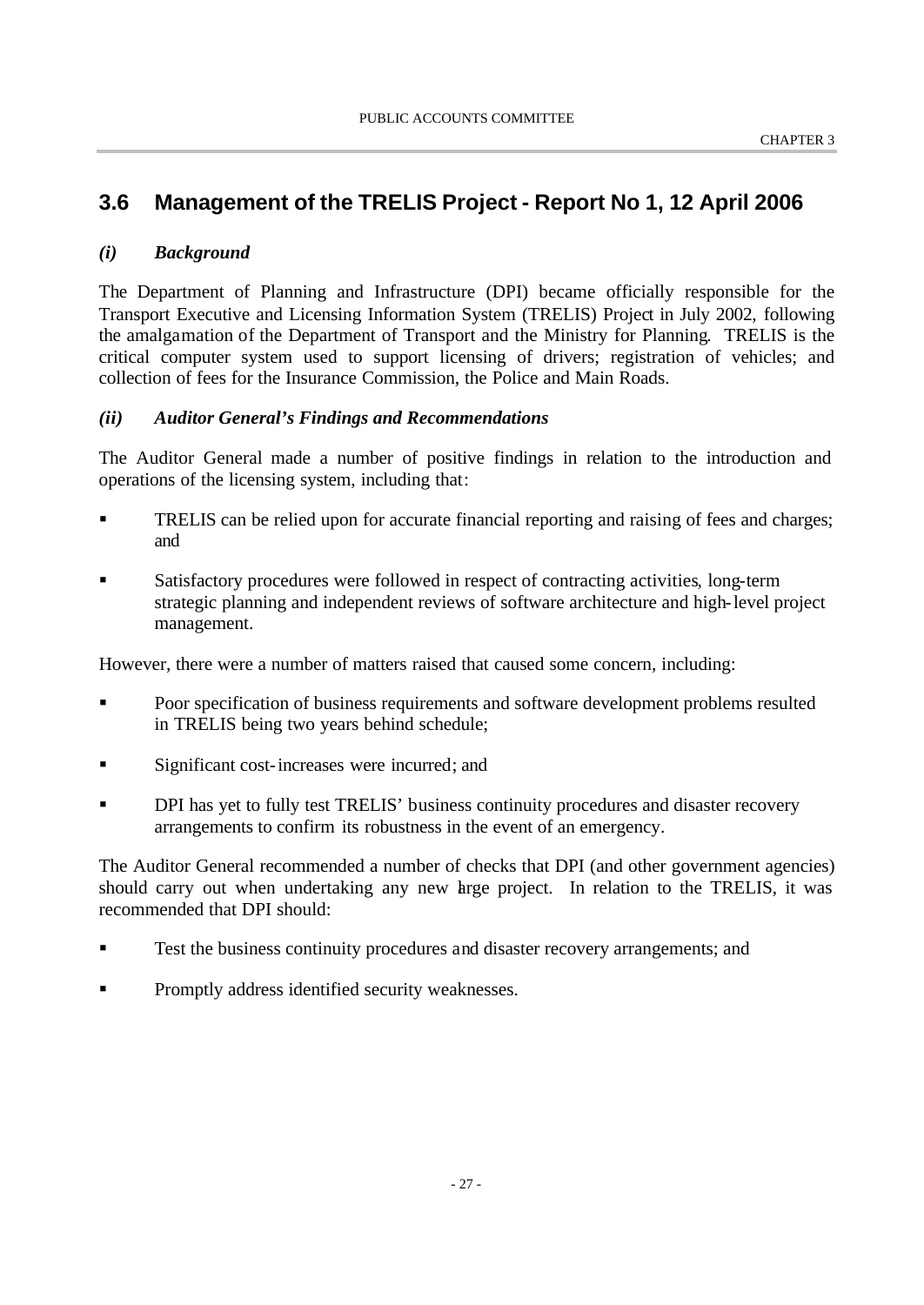# **3.7 Public Sector Performance Report 2006- Report No 3, 17 May 2006**

# **(a) Management of the Waterwise Rebate Program - Water Cycle Project**

## *(i) Background*

In February 2003, the State Government introduced the Waterwise Rebate Program as part of its Water Strategy. Rebates were offered to households on a number of different water saving products to encourage Western Australians to use water more efficiently. The Water Corporation administers the program and the State Water Council provides the government oversight. This report examined the management of the Waterwise Rebate Program.

## *(ii) Auditor General's Findings and Recommendations*

The Auditor General found that rebate applications are processed in an accurate and timely manner. Public awareness of the program has been achieved by the Water Corporation, however, it is difficult to estimate the extent and cost of water saved as a result of program. The Auditor General recommended the development of clear program targets and goals.

# **(b) Regulation of animal feedstuffs, hormonal growth promotants and veterinary chemicals**

## *(i) Background*

The Department of Agriculture and Food (DAFWA) is responsible for the regulation and control of animal feedstuff production and the use of Hormone Growth Promotants in accordance with legislation and national guidelines. This report assessed the management and regulation of animal feedstuffs, hormonal growth promotants and veterinary chemicals.

## *(ii) Auditor General's Findings and Recommendations*

The Auditor General found that although legislation and national guidelines are followed by DAFWA in its regulation of feedstuffs and hormonal growth promotants, the introduction of regulations to control the use of veterinary chemicals has been delayed, which restricts DAFWA control over their use. The Auditor General recommended that DAFWA endeavour to make sure that such regulations are put into operation as soon as possible.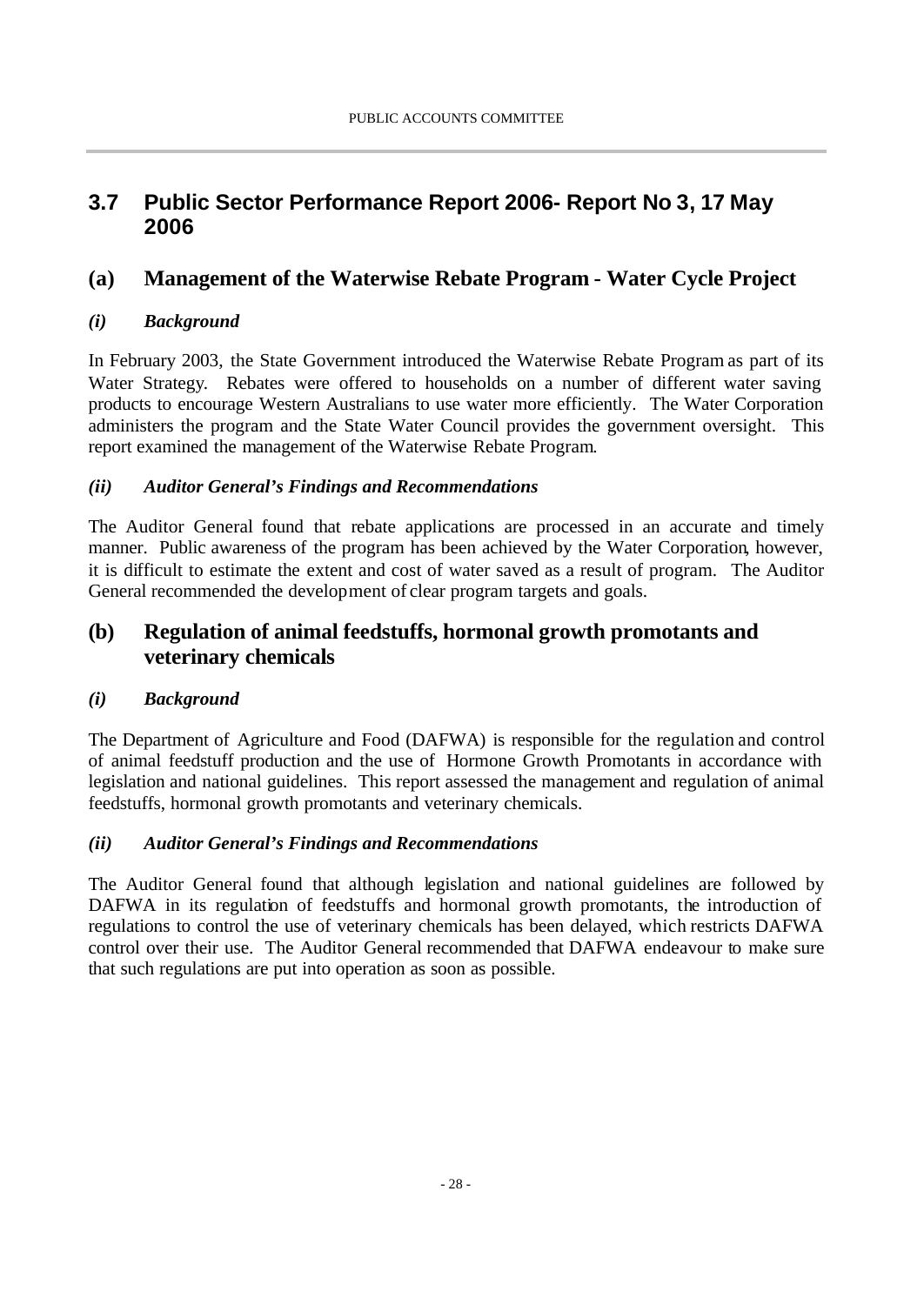# **3.8 Behind the Evidence: Forensic Services - Report No 4, 31 May 2006**

# **(a) Efficiency and effectiveness of state government forensic services - Chemistry Centre, PathWest and WA Police**

## *(i) Background*

l

In Western Australia forensic investigation and analysis services are provided by PathWest, the Chemistry Centre and the WA Police to the Director of Public Prosecutions and the State Coroner. This report assessed the efficiency and effectiveness of these forensic services and how well they meet the needs of the justice system.

### *(ii) Auditor General's Findings and Recommendations*

The Auditor General found there is a need for whole of service planning and coordination to provide forensic services in a timely and effective manner, particularly in relation to analysis of illicit drugs and DNA. The Auditor General noted a risk to the security and reliability of forensic exhibits due to storage arrangements, and the lack of a single register of exhibit details. Recommendations made to WA Police, PathWest and the Chemistry Centre included:

- **EXECONS** Consideration of the impact across forensic service agencies when allocating resources;
- **EXECUTE:** Development of whole-of-service capacity to meet future demand and appropriate quality standards;
- ß Enhance the current forensic information systems to improve access, tracking and sharing of information; and
- ß Ensure ongoing assessment and resolution of risks related to the security and occupational safety and health of forensic exhibit storage facilities.  $24$

The Auditor General also established that in Western Australia there is a large, increasing backlog of crime scene exhibits waiting for DNA analysis. The Auditor General recommended that the WA Police and PathWest should reduce the backlog in DNA analyses by prioritising requests and identifying redundant or unnecessary requests.

<sup>24</sup> Auditor General's Report, Western Australia, *Behind the Evidence: Forensic Services,* Report 4 May 2006, p.6.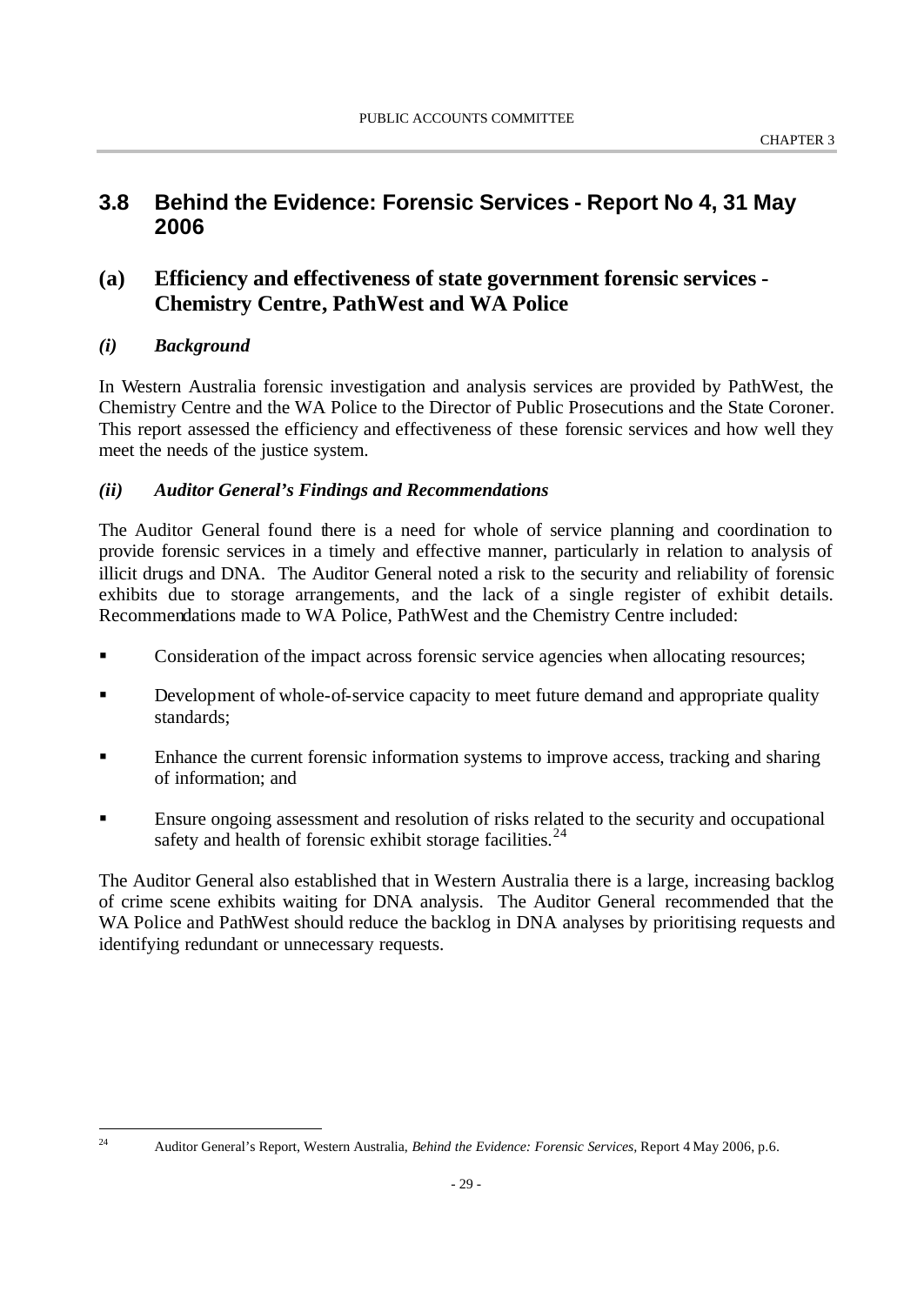# **3.9 Help Wanted: Public Service Workforce Management - Report No 6, 21 June 2006**

### *(i) Background*

This report examined the efficiency and effectiveness of the management of the Western Australian public service workforce. In addition to examining how well government agencies attract and keep the people needed to deliver public services, the DPC, the Office of Public Sector Standards Commissioner, and the Department of Consumer and Employment Protection were consulted by the Auditor General to conduct this performance examination. These key central agencies were used to examine the role of central agencies in managing the public service workforce as a whole.

#### *(ii) Auditor General's Findings and Recommendations*

The Auditor General found that agencies are struggling to attract and retain staff and that central government controls, including job advertising restrictions and remuneration controls, and the human resource practices of government agencies contribute to the attraction and retention problems. The Auditor General proposed a coordinated response that addressed the following:

- Leadership of the service;
- ß Benefit and accountability of controls; and
- Initiatives that complement Chief Executive Officers' roles and responsibilities.<sup>25</sup>

# **3.10 Procurement Reform: Beyond Compliance to Customer - Focus Report No 7, 28 June 2006**

#### *(i) Background*

l

In June 2002 the Functional Review Taskforce was set up by the State government to undertake a Review into the Effective Delivery of Government Priorities and to:

*examine each agency's programs, functions, activities and services in detail in order to determine their efficiency and effectiveness. It was to also identify areas of expenditure where a whole-of-Government approach could produce a more cost effective outcome<sup>26</sup> .* 

In its December 2002 report, the taskforce recommended that government agencies should adopt alternative methods of procurement. Since 2004 the DTF, through its Office of Government

<sup>25</sup> Auditor General's Report, Western Australia, *Help Wanted:Public Service Workforce Management,* Report 6 June 2006, p.6.

<sup>&</sup>lt;sup>26</sup> Department of the Premier and Cabinet, Available at: www.functionalreview.dpc.wa.gov.au/index.cfm Accessed on 16 November 2006.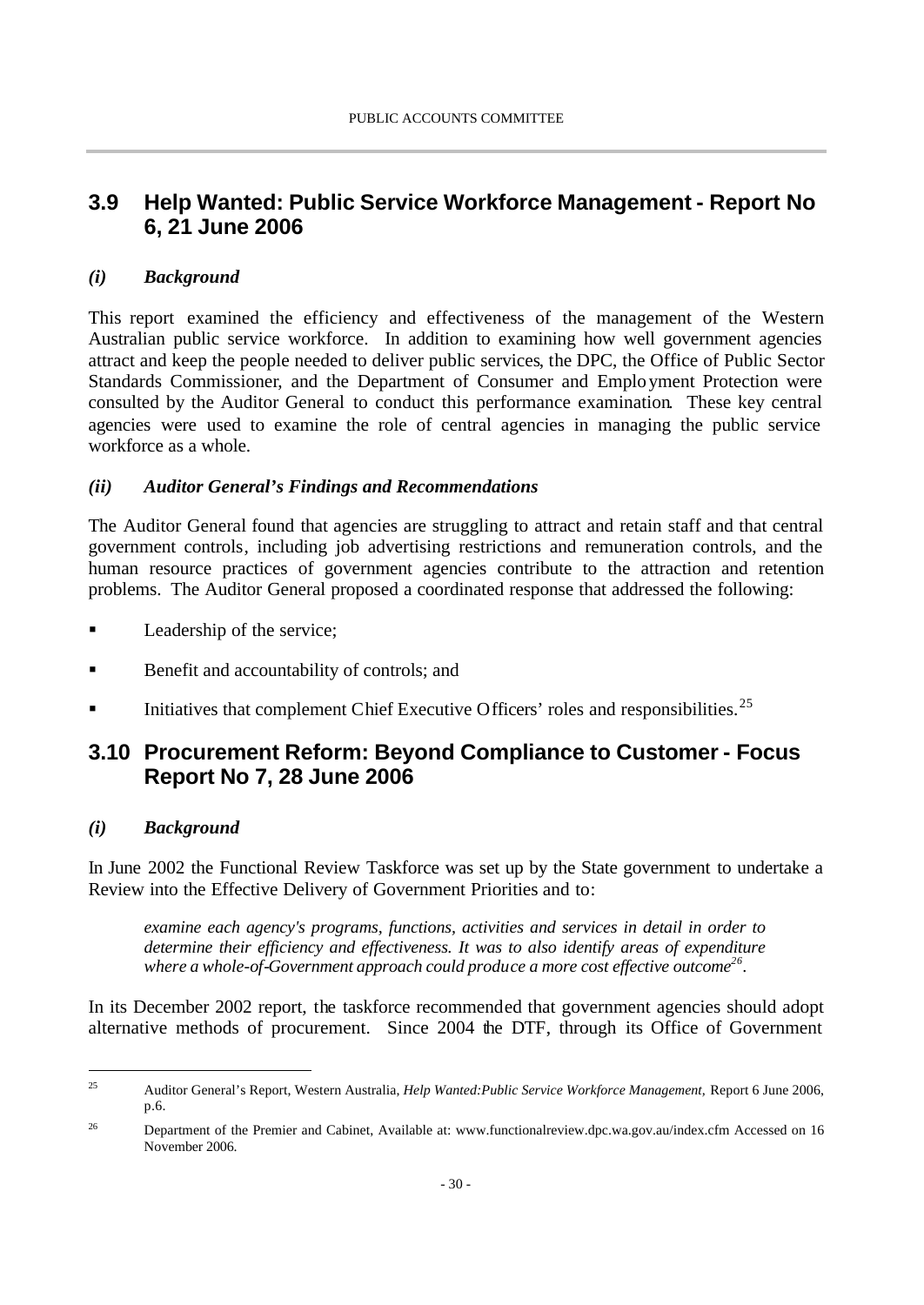Procurement, has been leading the procurement reform agenda. The reform agenda encompasses 12 cross-agency procurement reform programs and incorporates 60 individual projects. In this report the Auditor General assessed the first year of procurement reform, how it was implemented and what savings were achieved.

#### *(ii) Auditor General's Findings and Recommendations*

The Auditor General found that DTF have put considerable effort into ensuring that the various benefits of procurement reform are measured and reported. The Auditor General noted that the DTF's savings estimates were reasonable and that the Department should, in addition to publishing the estimate of the savings that have been achieved, estimate and include the full costs of procurement reform. Recommendations regarding common use arrangements included agencies ensuring that processes were in place to address non compliance. The Auditor General noted that DTF would need to work closely with agencies to ensure they can achieve savings that are not at the expense of service delivery.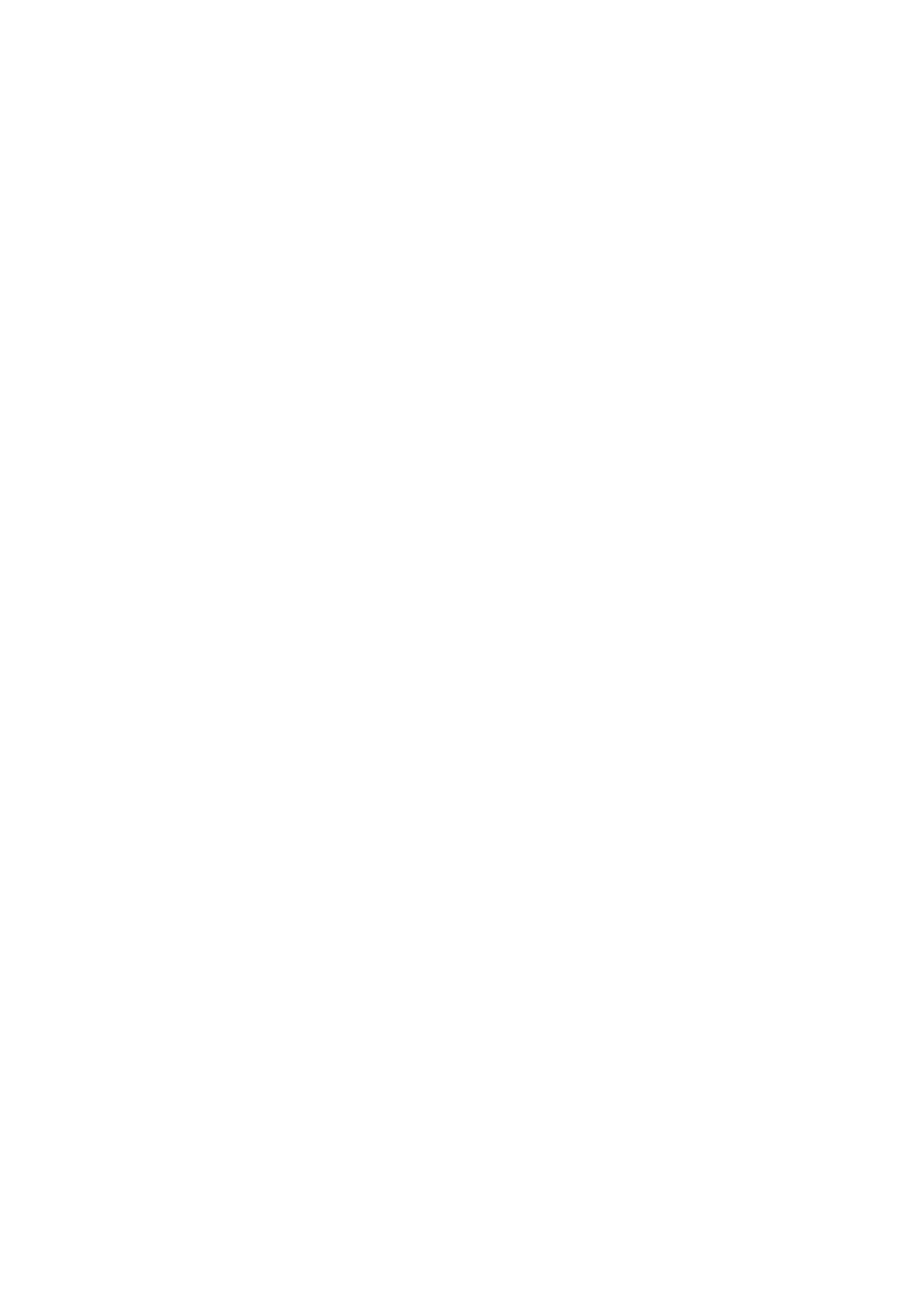# **APPENDIX ONE**

# **AUDITOR GENERAL REPORTS REVIEWED 4 MAY 2005 - 30 JUNE 2006**

- ß Public Sector Performance Report (4 May 2005)
	- Software Licensing
	- − Regulation of Incorporated Associations and Charities
	- Environmental Assurance on Agricultural Research Stations
	- Follow-up Performance Examination: Implementing and Managing Community Based Sentences (25 May 2005)
- ß Regulation of Heavy Vehicles (29 June 2005)
- ß Protection of Critical Infrastructure Control Systems (24 August 2005)
- ß Administration of Protection of Old Growth Forest Policy Funding Programs (24 August 2005)
- ß Contract Management of the City Rail Project (31 August 2005)
- ß Second Public Sector Performance Report (19 October2005)
	- Production, Transport and Disposal of Controlled Waste
	- − Regulation of Child Care Services
	- The Personnel and Payroll Processing Function at the Department of Education and Training
	- − Follow-up Performance Examination: Life Matters: Management of Deliberate Self-Harm in Young People
- ß Third Public Sector Performance Report (16 November 2005)
	- Unauthorised Driving Unlicensed Drivers and Unregistered Vehicles in Western Australia
	- Management of the Light Vehicle Fleet